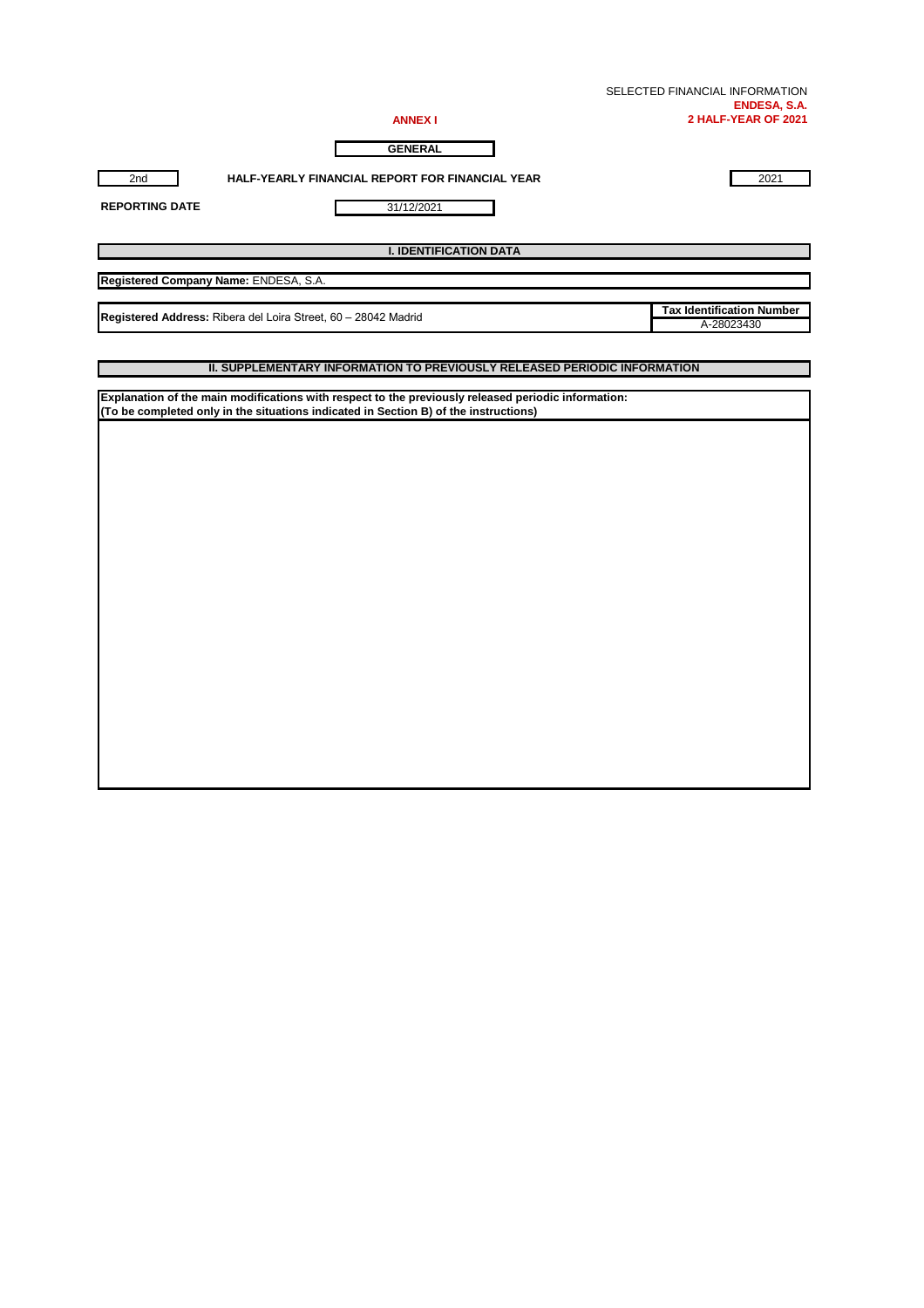**2 HALF-YEAR OF 2021**

**IV. SELECTED FINANCIAL INFORMATION**

#### 1. **INDIVIDUAL BALANCE SHEET (PREPARED USING PREVAILING NATIONAL ACCOUNTING STANDARDS) (1/2)**

| <b>Units: Thousand euros</b>                                   | <b>CURRENT</b><br><b>PERIOD</b> | <b>PREVIOUS</b><br><b>PERIOD</b> |            |
|----------------------------------------------------------------|---------------------------------|----------------------------------|------------|
| <b>ASSETS</b>                                                  | 31/12/2021                      | 31/12/2020                       |            |
| A) NON-CURRENT ASSETS                                          | 40                              | 19,169,505                       | 19,153,335 |
| 1.<br>Intangible assets:                                       | 30                              | 104,057                          | 113,390    |
| a) Goodwill                                                    | 31                              |                                  |            |
| b) Other intangible assets                                     | 32                              | 104,057                          | 113,390    |
| 2.<br>Property, plant and equipment                            | 33                              | 1,987                            | 1,661      |
| 3.<br>Investment property                                      | 34                              |                                  |            |
| Long-term investments in group companies and associates<br>4.  | 35                              | 18,924,348                       | 18,878,120 |
| 5.<br>Long-term financial investments                          | 36                              | 27,712                           | 30,502     |
| 6.<br>Deferred tax assets                                      | 37                              | 111,401                          | 129,662    |
| 7.<br>Other non-current assets                                 | 38                              |                                  |            |
| <b>B) CURRENT ASSETS</b>                                       | 85                              | 654,224                          | 796,819    |
| 1.<br>Non-current assets held for sale                         | 50                              |                                  |            |
| 2.<br>Inventories                                              | 55                              |                                  |            |
| 3.<br>Trade and other receivables:                             | 60                              | 202,843                          | 235,776    |
| a) Trade receivables                                           | 61                              |                                  |            |
| b) Other receivables                                           | 62                              | 202,843                          | 235,776    |
| c) Current tax assets                                          | 63                              |                                  |            |
| 4.<br>Short-term investments in group companies and associates | 64                              | 69,781                           | 419,617    |
| Short-term financial investments<br>5.                         | 70                              | 1,993                            | 10,863     |
| 6.<br>Prepayments and accrued income                           | 71                              | 1,249                            | 905        |
| 7.<br>Cash and cash equivalents                                | 72                              | 378,358                          | 129,658    |
| <b>TOTAL ASSETS (A + B)</b>                                    | 100                             | 19,823,729                       | 19,950,154 |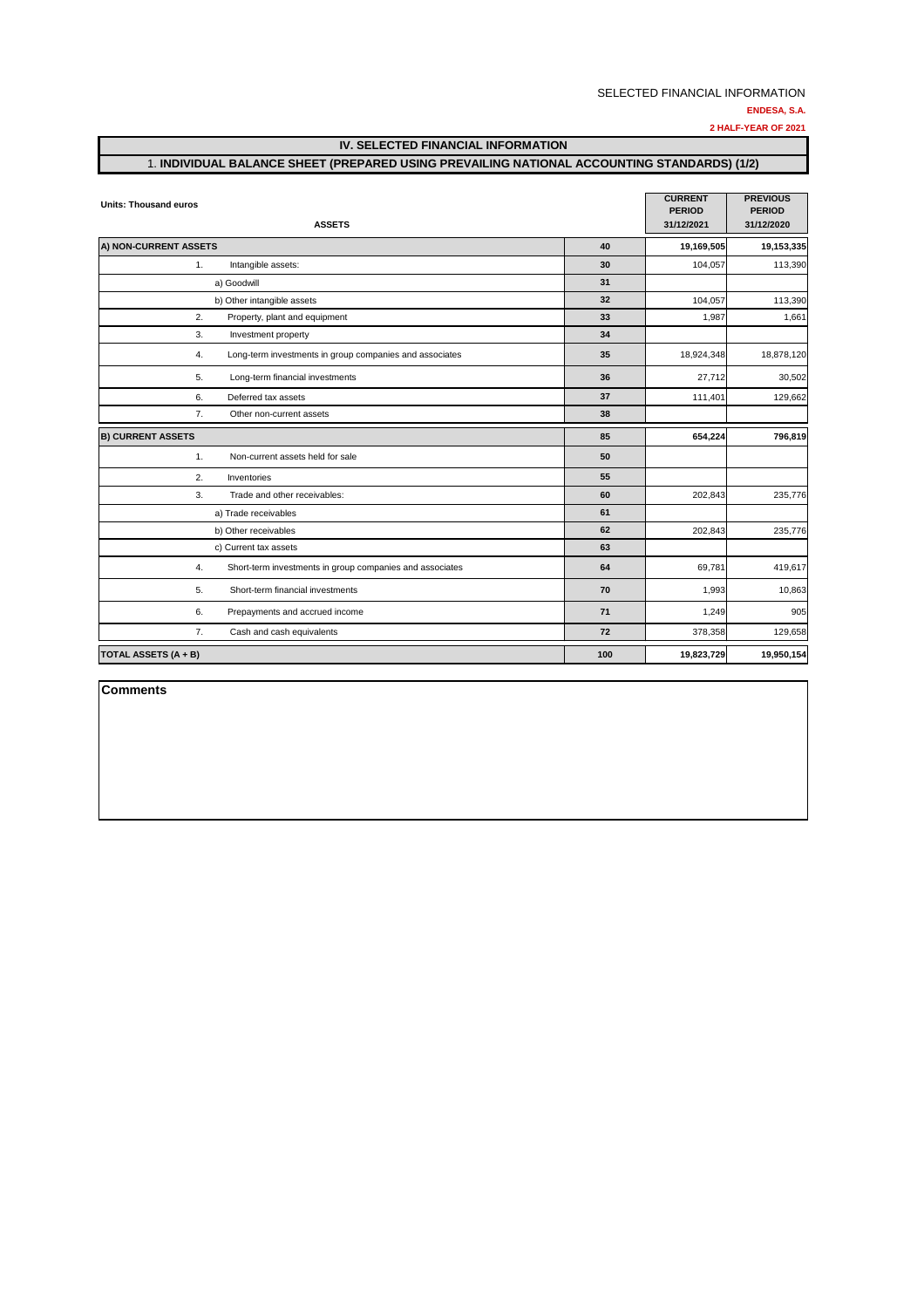#### **ENDESA, S.A.**

**2 HALF-YEAR OF 2021**

| <b>Units: Thousand euros</b>                                                  | <b>CURRENT</b><br><b>PERIOD</b> | <b>PREVIOUS</b><br><b>PERIOD</b> |            |
|-------------------------------------------------------------------------------|---------------------------------|----------------------------------|------------|
| <b>EQUITY AND LIABILITIES</b>                                                 | 31/12/2021                      | 31/12/2020                       |            |
| A) EQUITY (A.1 + A.2 + A.3)                                                   | 195                             | 7,635,504                        | 8,955,196  |
| A.1) CAPITAL AND RESERVES                                                     | 180                             | 7,643,601                        | 8,980,782  |
| 1.<br>Capital:                                                                | 171                             | 1,270,503                        | 1,270,503  |
| a) Authorised capital                                                         | 161                             | 1,270,503                        | 1,270,503  |
| b) Less: Uncalled capital                                                     | 162                             |                                  |            |
| 2.<br>Share premium                                                           | 172                             | 88,800                           | 88,800     |
| 3.<br>Reserves                                                                | 173                             | 1,438,119                        | 1,436,260  |
| Less: Treasury stock<br>4.                                                    | 174                             | (3, 484)                         | (1, 927)   |
| 5.<br>Profit and loss in prior periods                                        | 178                             | 4,795,389                        | 4,597,407  |
| 6.<br>Other shareholder contributions                                         | 179                             | 319                              | 319        |
| 7.<br>Profit (loss) for the period                                            | 175                             | 581,311                          | 2,329,719  |
| 8.<br>Less: Interim dividend                                                  | 176                             | (529, 295)                       | (741,069)  |
| 9.<br>Other equity instruments                                                | 177                             | 1,939                            | 770        |
| A.2) VALUATION ADJUSTMENTS                                                    | 188                             | (8,097)                          | (25, 586)  |
| 1.<br>Available-for-sale financial assets                                     | 181                             |                                  |            |
| 2.<br>Hedging transactions                                                    | 182                             | (8,097)                          | (25, 586)  |
| 3.<br>Others                                                                  | 183                             |                                  |            |
| A.3) GRANTS, DONATIONS AND BEQUESTS RECEIVED                                  | 194                             |                                  |            |
| <b>B) NON-CURRENT LIABILITIES</b>                                             | 120                             | 8,341,906                        | 8,725,130  |
| 1.<br>Long-term provisions                                                    | 115                             | 253,416                          | 307,551    |
| 2.<br>Long-term debts:                                                        | 116                             | 3,237,969                        | 2,080,637  |
| a) Debt with financial institutions and bonds and other marketable securities | 131                             | 3,220,781                        | 2,042,965  |
| b) Other financial liabilities                                                | 132                             | 17,188                           | 37,672     |
| 3.<br>Long-term payables to group companies and associates                    | 117                             | 4,834,584                        | 6,303,424  |
| 4.<br>Deferred tax liabilities                                                | 118                             | 15,937                           | 33,518     |
| 5.<br>Other non-current liabilities                                           | 135                             |                                  |            |
| 6.<br>Long-term accrual accounts                                              | 119                             |                                  |            |
| <b>C) CURRENT LIABILITIES</b>                                                 | 130                             | 3,846,319                        | 2,269,828  |
| 1.<br>Liabilities associated with non-current assets held for sale            | 121                             |                                  |            |
| 2.<br>Short-term provisions                                                   | 122                             | 44,089                           | 48,910     |
| 3.<br>Short-term debts:                                                       | 123                             | 3,215,846                        | 1,473,623  |
| a) Debt with financial institutions and bonds and other marketable securities | 133                             | 134,529                          | 83,161     |
| b) Other financial liabilities                                                | 134                             | 3,081,317                        | 1,390,462  |
| 4.<br>Short-term payables to group companies and associates                   | 129                             | 429,602                          | 604,154    |
| 5.<br>Trade and other payables:                                               | 124                             | 156,590                          | 142,949    |
| a) Suppliers                                                                  | 125                             |                                  |            |
| b) Other payables                                                             | 126                             | 156,590                          | 142,949    |
| c) Current tax liabilities                                                    | 127                             |                                  |            |
| 6.<br>Other current liabilities                                               | 136                             |                                  |            |
| 7.<br>Current accrual accounts                                                | 128                             | 192                              | 192        |
| TOTAL EQUITY AND LIABILITIES (A + B + C)                                      | 200                             | 19,823,729                       | 19,950,154 |

# **IV. SELECTED FINANCIAL INFORMATION** 1. **INDIVIDUAL BALANCE SHEET (PREPARED USING PREVAILING NATIONAL ACCOUNTING STANDARDS) (2/2)**

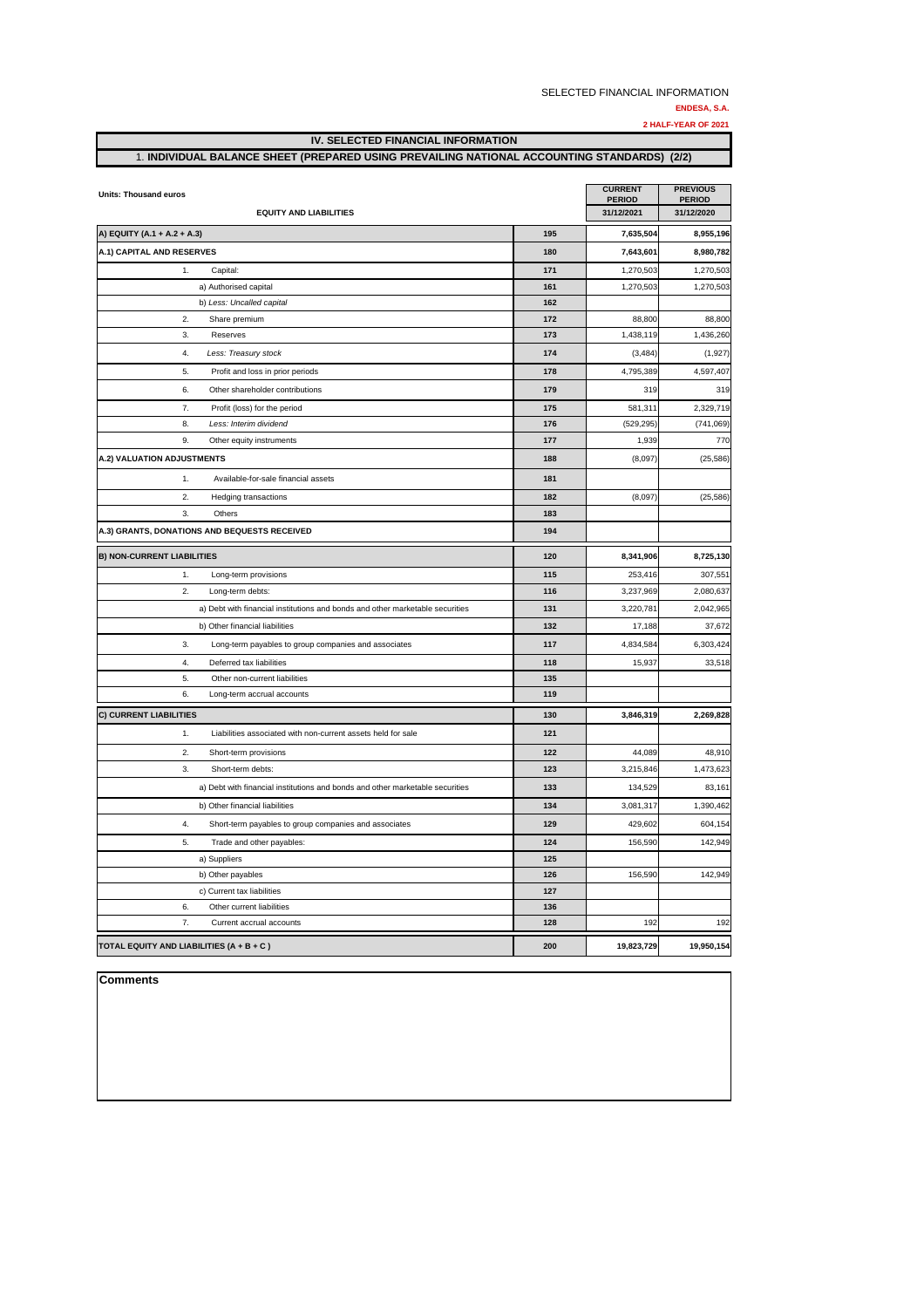**2 HALF-YEAR OF 2021**

**IV. SELECTED FINANCIAL INFORMATION**

## **2. INDIVIDUAL PROFIT AND LOSS STATEMENT (PREPARED USING PREVAILING NATIONAL ACCOUNTING STANDARDS)**

| Units: Thousand euros |                                                                          | PRESENT CURR. | <b>PREVIOUS CURR.</b> | <b>CURRENT</b>                  | <b>PREVIOUS</b>   |                   |
|-----------------------|--------------------------------------------------------------------------|---------------|-----------------------|---------------------------------|-------------------|-------------------|
|                       |                                                                          |               | <b>PERIOD</b>         | <b>PERIOD</b>                   | <b>CUMULATIVE</b> | <b>CUMULATIVE</b> |
|                       |                                                                          |               |                       | (2nd HALF YEAR) (2nd HALF YEAR) | 31/12/2021        | 31/12/2020        |
| $(+)$                 | Revenue                                                                  | 205           | 732,049               | 1,812,730                       | 1,002,738         | 2,866,713         |
| $(+/-)$               | Change in inventories of finished products and work in<br>progress       | 206           |                       |                                 |                   |                   |
| $(+)$                 | Own work capitalised                                                     | 207           |                       | 933                             |                   | 1,530             |
| $(\cdot)$             | <b>Supplies</b>                                                          | 208           | (206)                 | (161)                           | (380)             | (321)             |
| $(+)$                 | Other operating revenue                                                  | 209           | (1,486)               | 4,091                           | 471               | 5,871             |
| $(\text{-})$          | Personnel expenses                                                       | 217           | (77, 020)             | (148, 761)                      | (154, 300)        | (239, 384)        |
| $(\text{-})$          | Other operating expenses                                                 | 210           | (87, 467)             | (100, 943)                      | (164, 760)        | (188, 260)        |
| $(-)$                 | Depreciation and amortisation charge                                     | 211           | (18, 211)             | (18, 496)                       | (37,660)          | (32, 470)         |
| $(+)$                 | Allocation of grants for non-financial assets and other grants           | 212           |                       |                                 |                   |                   |
| $(+)$                 | Reversal of provisions                                                   | 213           | 554                   | (580)                           | 6,261             | 2,168             |
| $(+/-)$               | Impairment and gain (loss) on disposal of non-current assets             | 214           |                       |                                 |                   |                   |
| $(+/-)$               | Other profit (loss)                                                      | 215           | (633)                 | 3,660                           | (363)             | 3,657             |
| $=$                   | <b>OPERATING PROFIT (LOSS)</b>                                           | 245           | 547,580               | 1,552,473                       | 652,015           | 2,419,504         |
| $(+)$                 | Finance income                                                           | 250           | 11,754                | 1,181                           | 19,819            | 5,035             |
| $(\cdot)$             | Finance costs                                                            | 251           | (69, 370)             | (89, 590)                       | (151, 207)        | (177, 870)        |
| $(+/-)$               | Changes in fair value of financial instruments                           | 252           | (1,439)               | (659)                           | (1,958)           | 58                |
| $(+/-)$               | Exchange differences                                                     | 254           | 2,401                 | (1,662)                         | 1,248             | 959               |
| $(+/-)$               | Impairment and gain (loss) on disposal of financial<br>instruments       | 255           | 1,696                 | (1, 341)                        | 1,179             | (1, 341)          |
| $=$                   | <b>NET FINANCE INCOME (COSTS)</b>                                        | 256           | (54, 958)             | (92,071)                        | (130, 919)        | (173, 159)        |
| $=$                   | PROFIT (LOSS) BEFORE TAX                                                 | 265           | 492,622               | 1,460,402                       | 521,096           | 2,246,345         |
| $(+/-)$               | Income tax expense                                                       | 270           |                       | 54,126                          | 60,215            | 83,374            |
| $=$                   | PROFIT (LOSS) FOR THE PERIOD FROM CONTINUING<br><b>ACTIVITIES</b>        | 280           | 492,622               | 1,514,528                       | 581,311           | 2,329,719         |
|                       |                                                                          |               |                       |                                 |                   |                   |
| $(+/-)$               | Profit (loss) for the period from discontinued operations, net<br>of tax | 285           | 34,064                |                                 |                   |                   |
| $=$                   | PROFIT (LOSS) FOR THE PERIOD                                             | 300           | 526,686               | 1,514,528                       | 581,311           | 2,329,719         |

| <b>IEARNINGS PER SHARE</b> |              | Amount          | Amount          | <b>Amount</b>   | Amount |
|----------------------------|--------------|-----------------|-----------------|-----------------|--------|
|                            | (X.XX euros) | $(X.XX)$ euros) | $(X,XX)$ euros) | $(X.XX)$ euros) |        |
| Basic                      | 290          | 0.50            | .43             | 0.55            | 2.20   |
| <b>Diluted</b>             | 295          | 0.50            | .43             | 0.55            | 2.20   |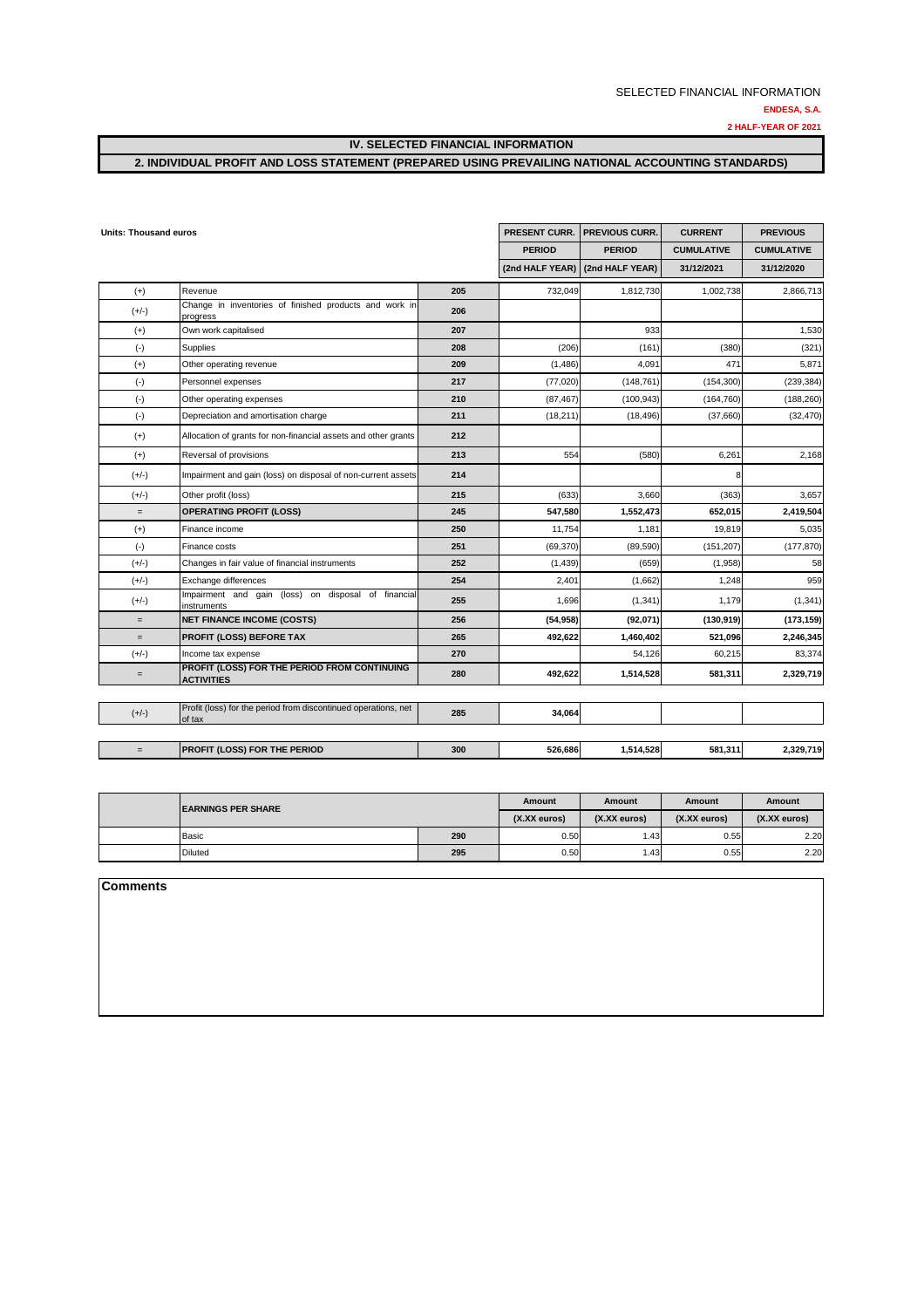**2 HALF-YEAR OF 2021**

## **IV. SELECTED FINANCIAL INFORMATION 3. INDIVIDUAL STATEMENT OF CHANGES IN EQUITY a) INDIVIDUAL STATEMENT OF RECOGNISED INCOME AND EXPENSE (PREPARED USING PREVAILING NATIONAL ACCOUNTING STANDARDS)**

|    |    | <b>Units: Thousand euros</b>                                    | <b>CURRENT</b> | <b>PREVIOUS</b> |               |
|----|----|-----------------------------------------------------------------|----------------|-----------------|---------------|
|    |    |                                                                 |                | <b>PERIOD</b>   | <b>PERIOD</b> |
|    |    |                                                                 |                | 31/12/2021      | 31/12/2020    |
| A) |    | PROFIT (LOSS) FOR THE PERIOD (from the profit and loss account) | 305            | 581,311         | 2,329,719     |
| B) |    | INCOME AND EXPENSE RECOGNISED DIRECTLY IN EQUITY                | 310            | 13,332          | (22, 609)     |
|    | 1. | From measurement of financial instruments:                      | 320            |                 |               |
|    |    | a) Available-for-sale financial assets                          | 321            |                 |               |
|    |    | b) Other income/(expenses)                                      | 323            |                 |               |
|    | 2. | From cash flow hedges                                           | 330            | 15.412          | (23, 757)     |
|    | 3. | Grants, donations and bequests received                         | 340            |                 |               |
|    | 4. | From actuarial gains and losses and other adjustments           | 344            | 2,365           | (6,388)       |
|    | 5. | Other income and expense recognised directly in equity          | 343            |                 |               |
|    | 6. | Tax effect                                                      | 345            | (4, 445)        | 7,536         |
| C) |    | <b>TRANSFERS TO PROFIT OR LOSS</b>                              | 350            | 5,931           | 5,361         |
|    | 1. | From measurement of financial instruments:                      | 355            |                 |               |
|    |    | a) Available-for-sale financial assets                          | 356            |                 |               |
|    |    | b) Other income/(expenses)                                      | 358            |                 |               |
|    | 2. | From cash flow hedges                                           | 360            | 7,908           | 7,148         |
|    | 3. | Grants, donations and bequests received                         | 366            |                 |               |
|    | 4. | Other income and expense recognised directly in equity          | 365            |                 |               |
|    | 5. | <b>Tax effect</b>                                               | 370            | (1, 977)        | (1,787)       |
|    |    | TOTAL RECOGNISED INCOME/(EXPENSE) FOR THE PERIOD (A + B + C)    | 400            | 600,574         | 2,312,471     |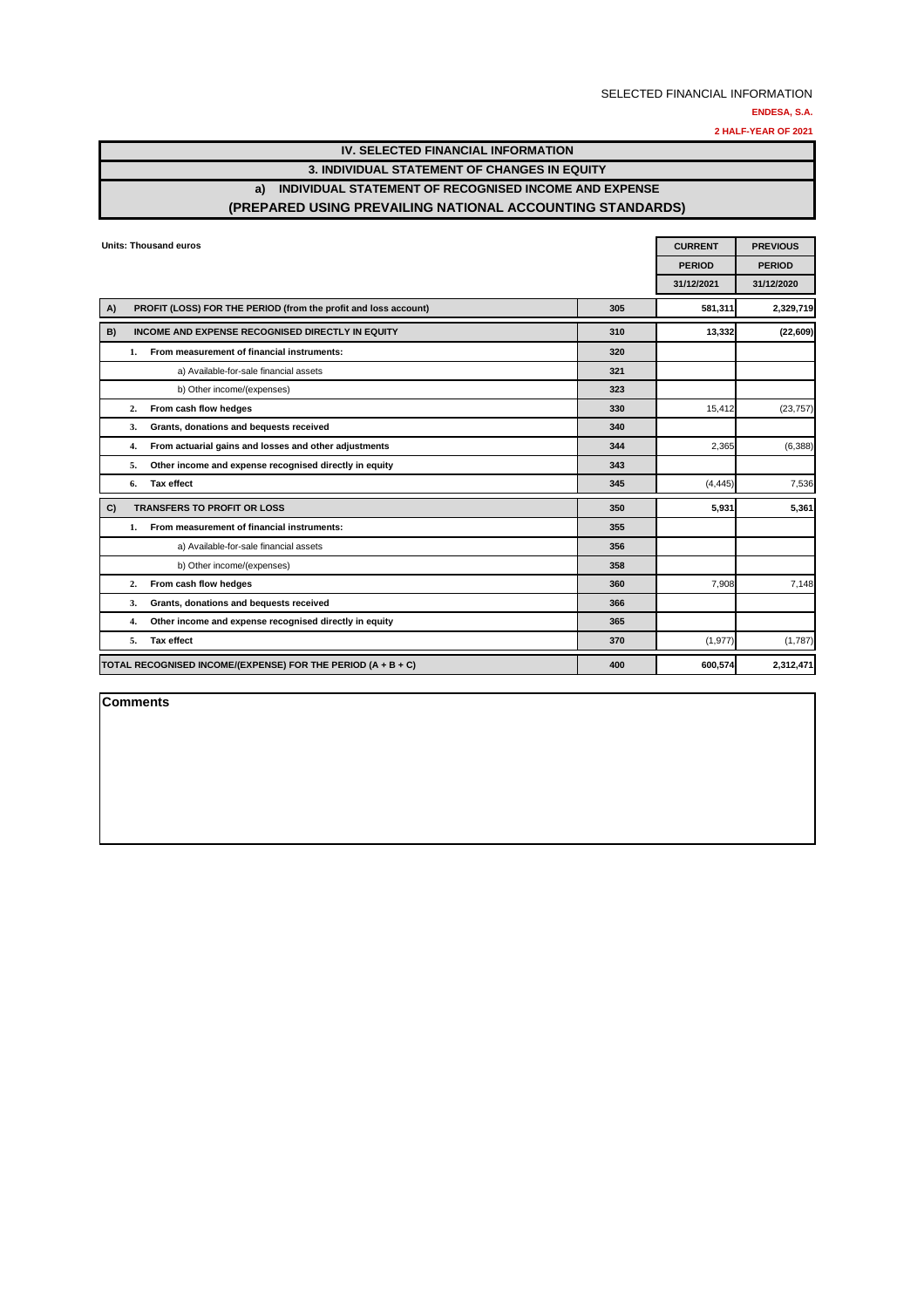**ENDESA, S.A.**

**2 HALF-YEAR OF 2021**

| <b>Units: Thousand euros</b>                               | <b>Capital and Reserves</b> |           |                               |                       |                                 | Valuation                   | Grants,<br>donations and |                      |                     |
|------------------------------------------------------------|-----------------------------|-----------|-------------------------------|-----------------------|---------------------------------|-----------------------------|--------------------------|----------------------|---------------------|
| <b>CURRENT PERIOD</b>                                      |                             | Capital   | Share premium<br>and Reserves | <b>Treasury stock</b> | Profit (loss) for<br>the period | Other equity<br>instruments | adjustments              | bequests<br>received | <b>Total Equity</b> |
| Opening balance at 01/01/2021                              | 3010                        | 1,270,503 | 5,381,717                     | (1,927)               | 2,329,719                       | 770                         | (25, 586)                |                      | 8,955,196           |
| Adjustments for changes in accounting policy               | 3011                        |           |                               |                       |                                 |                             |                          |                      |                     |
| Adjustment for errors                                      | 3012                        |           |                               |                       |                                 |                             |                          |                      |                     |
| <b>Adjusted opening balance</b>                            | 3015                        | 1,270,503 | 5,381,717                     | (1, 927)              | 2,329,719                       | 770                         | (25, 586)                |                      | 8,955,196           |
| I. Total recognised income/(expense) in<br>the period      | 3020                        |           | 1,774                         |                       | 581,311                         |                             | 17,489                   |                      | 600,574             |
| Transactions with shareholders or<br>Ш.<br>owners          | 3025                        |           | (1,919,963)                   | (1, 557)              |                                 |                             |                          |                      | (1,921,520)         |
| Capital increases/ (reductions)                            | 3026                        |           |                               |                       |                                 |                             |                          |                      |                     |
| Conversion of financial liabilities into<br>2.<br>equity   | 3027                        |           |                               |                       |                                 |                             |                          |                      |                     |
| Distribution of dividends<br>3.                            | 3028                        |           | (1,919,963)                   |                       |                                 |                             |                          |                      | (1,919,963)         |
| Net trading with treasury stock<br>4.                      | 3029                        |           |                               | (1, 557)              |                                 |                             |                          |                      | (1, 557)            |
| 5.<br>Increases/ (reductions) for business<br>combinations | 3030                        |           |                               |                       |                                 |                             |                          |                      |                     |
| Other transactions with shareholders or<br>6.<br>owners    | 3032                        |           |                               |                       |                                 |                             |                          |                      |                     |
| III. Other changes in equity                               | 3035                        |           | 2,329,804                     |                       | (2,329,719)                     | 1,169                       |                          |                      | 1,254               |
| Equity-settled share-based payment                         | 3036                        |           |                               |                       |                                 | 1,169                       |                          |                      | 1,169               |
| Transfers between equity accounts<br>$\overline{2}$        | 3037                        |           | 2,329,719                     |                       | (2,329,719)                     |                             |                          |                      |                     |
| 3.<br>Other changes                                        | 3038                        |           | 85                            |                       |                                 |                             |                          |                      | 85                  |
| Closing balance at 31/12/2021                              | 3040                        | 1,270,503 | 5,793,332                     | (3, 484)              | 581,311                         | 1,939                       | (8,097)                  |                      | 7,635,504           |

**Comments**

## **IV. SELECTED FINANCIAL INFORMATION**

#### **3. INDIVIDUAL STATEMENT OF CHANGES IN EQUITY**

### **B. INDIVIDUAL STATEMENT OF TOTAL CHANGES IN EQUITY (1/2) (PREPARED USING PREVAILING NATIONAL ACCOUNTING STANDARDS)**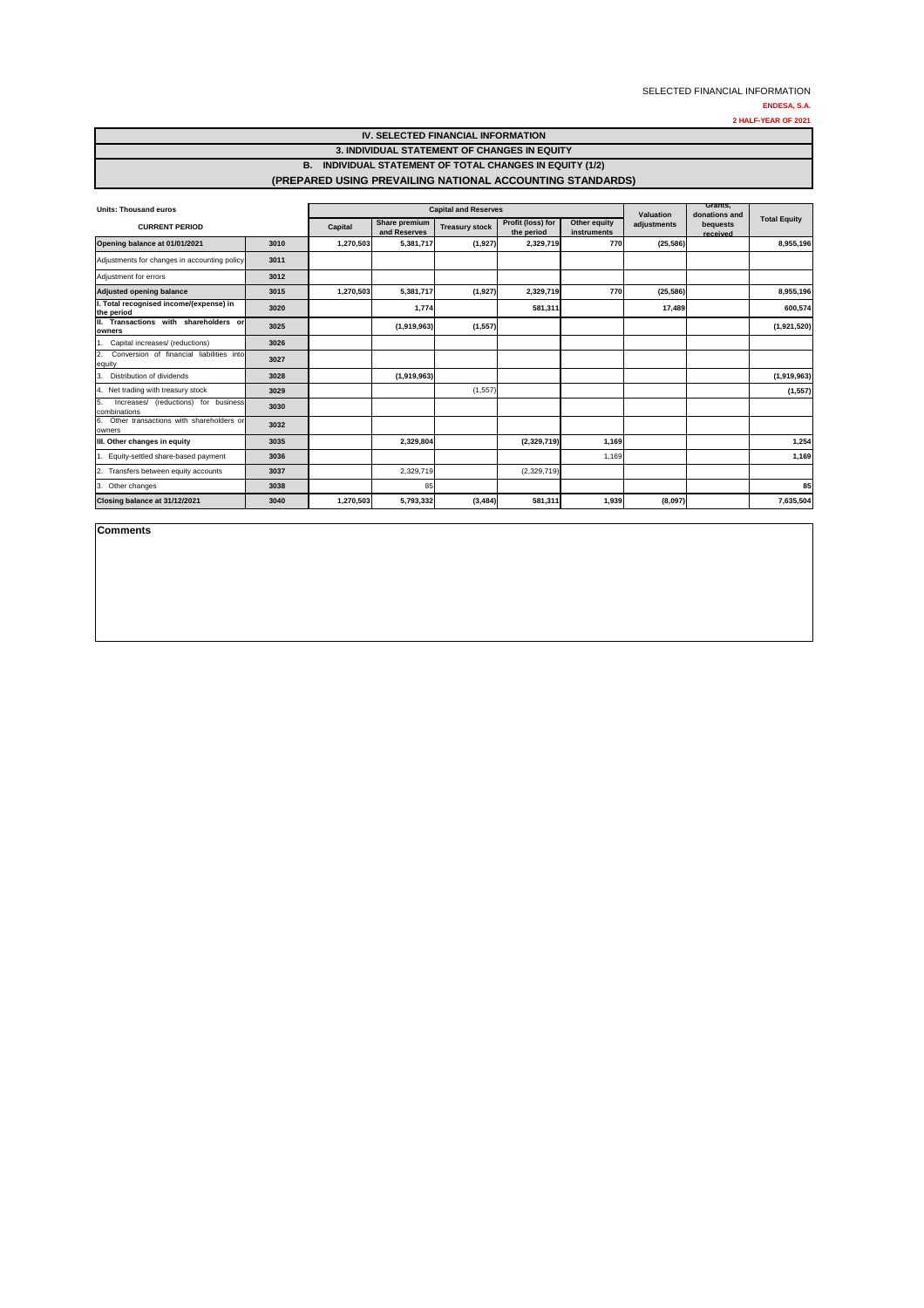**ENDESA, S.A.**

**2 HALF-YEAR OF 2021**

| <b>Units: Thousand euros</b>                                          | <b>Capital and Reserves</b> |           |                               |                       |                                 | Valuation                   | Grants, donations |                          |                     |
|-----------------------------------------------------------------------|-----------------------------|-----------|-------------------------------|-----------------------|---------------------------------|-----------------------------|-------------------|--------------------------|---------------------|
| <b>PREVIOUS PERIOD</b>                                                |                             | Capital   | Share premium<br>and Reserves | <b>Treasury stock</b> | Profit (loss) for<br>the period | Other equity<br>instruments | adjustments       | and bequests<br>received | <b>Total Equity</b> |
| 01/01/2020<br>Opening<br>balance<br>at<br>(comparative period)        | 3050                        | 1,270,503 | 5,306,086                     |                       | 1,642,109                       |                             | (13, 129)         |                          | 8,205,569           |
| Adjustments for changes in accounting policy                          | 3051                        |           |                               |                       |                                 |                             |                   |                          |                     |
| Adjustment for errors                                                 | 3052                        |           |                               |                       |                                 |                             |                   |                          |                     |
| Adjusted opening balance (comparative<br>period)                      | 3055                        | 1,270,503 | 5,306,086                     |                       | 1,642,109                       |                             | (13, 129)         |                          | 8,205,569           |
| I. Total recognised income/(expense) in<br>the period                 | 3060                        |           | (4,791)                       |                       | 2,329,719                       |                             | (12, 457)         |                          | 2,312,471           |
| II. Transactions with shareholders or<br>owners                       | 3065                        |           | (1,561,659)                   | (1, 927)              |                                 |                             |                   |                          | (1,563,586)         |
| Capital increases/ (reductions)                                       | 3066                        |           |                               |                       |                                 |                             |                   |                          |                     |
| 2.<br>Conversion of financial liabilities into<br>equity              | 3067                        |           |                               |                       |                                 |                             |                   |                          |                     |
| Distribution of dividends<br>3.                                       | 3068                        |           | (1,561,659)                   |                       |                                 |                             |                   |                          | (1,561,659)         |
| Net trading with treasury stock<br>4.                                 | 3069                        |           |                               | (1,927)               |                                 |                             |                   |                          | (1,927)             |
| 5.<br>Increases/ (reductions) for business<br>combinations            | 3070                        |           |                               |                       |                                 |                             |                   |                          |                     |
| 6.<br>Other transactions with shareholders or<br>owners               | 3072                        |           |                               |                       |                                 |                             |                   |                          |                     |
| III. Other changes in equity                                          | 3075                        |           | 1,642,081                     |                       | (1,642,109)                     | 770                         |                   |                          | 742                 |
| Equity-settled share-based payment                                    | 3076                        |           |                               |                       |                                 | 770                         |                   |                          | 770                 |
| Transfers between equity accounts<br>2.                               | 3077                        |           | 1,642,109                     |                       | (1,642,109)                     |                             |                   |                          |                     |
| 3. Other changes                                                      | 3078                        |           | (28)                          |                       |                                 |                             |                   |                          | (28)                |
| 31/12/2020<br><b>Closing</b><br>balance<br>at<br>(comparative period) | 3080                        | 1,270,503 | 5,381,717                     | (1, 927)              | 2,329,719                       | 770                         | (25, 586)         |                          | 8,955,196           |

**Comments**

#### **IV. SELECTED FINANCIAL INFORMATION**

## **3. INDIVIDUAL STATEMENT OF CHANGES IN EQUITY**

## **B. INDIVIDUAL STATEMENT OF TOTAL CHANGES IN EQUITY (2/2) (PREPARED USING PREVAILING NATIONAL ACCOUNTING STANDARDS)**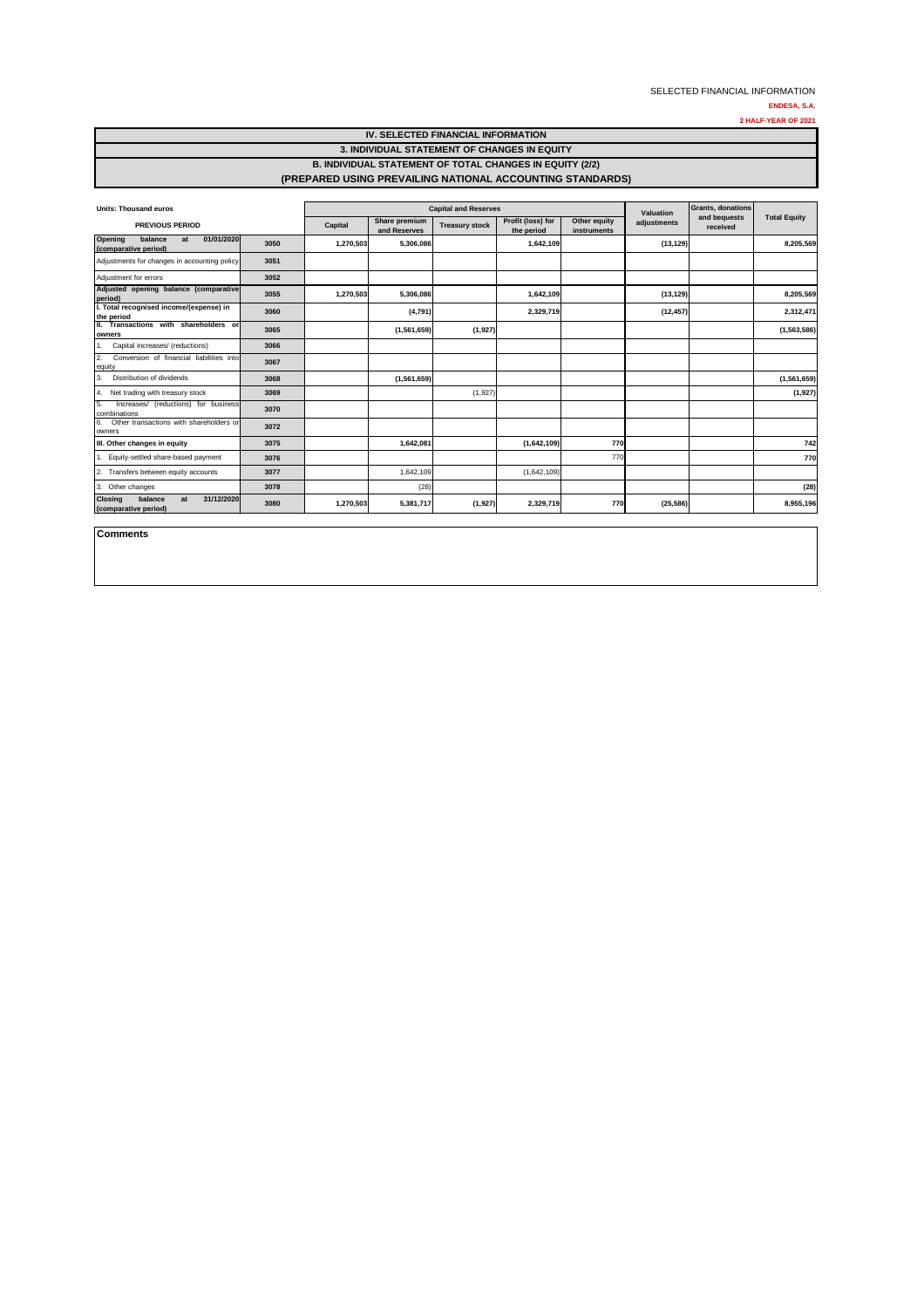**2 HALF-YEAR OF 2021**

**IV. SELECTED FINANCIAL INFORMATION 4. INDIVIDUAL STATEMENT OF CASH FLOWS**

## **(PREPARED USING PREVAILING NATIONAL ACCOUNTING STANDARDS)**

| Units: Thousand euros |                                                                          |     | <b>CURRENT</b>              | <b>PREVIOUS</b>             |
|-----------------------|--------------------------------------------------------------------------|-----|-----------------------------|-----------------------------|
|                       |                                                                          |     | <b>PERIOD</b><br>31/12/2021 | <b>PERIOD</b><br>31/12/2020 |
|                       |                                                                          |     |                             |                             |
| A)                    | CASH FLOWS FROM OPERATING ACTIVITIES $(1 + 2 + 3 + 4)$                   | 435 | 954,627                     | 2,778,635                   |
| 1.                    | Profit (loss) before tax                                                 | 405 | 521,096                     | 2,246,345                   |
| 2.                    | Adjustments to profit (loss):                                            | 410 | (563, 711)                  | (2,300,957)                 |
| $(+)$                 | Depreciation and amortisation charge                                     | 411 | 37,660                      | 32,470                      |
| $(+/-)$               | Other net adjustments to profit (loss)                                   | 412 | (601, 371)                  | (2,333,427)                 |
| 3.                    | Changes in working capital                                               | 415 | 43,794                      | (113, 448)                  |
| 4.                    | Other cash flows from operating activities:                              | 420 | 953,448                     | 2,946,695                   |
| $(\cdot)$             | Interest paid                                                            | 421 | (156, 642)                  | (180, 579)                  |
| $(+)$                 | Dividends received                                                       | 422 | 1,068,748                   | 3,055,975                   |
| $(+)$                 | Interest received                                                        | 423 | 14,685                      | 4,239                       |
| $(+/-)$               | Income tax recovered/(paid)                                              | 430 | 75,028                      | 111,662                     |
| $(+/-)$               | Other sums received/(paid) from operating activities                     | 425 | (48, 371)                   | (44, 602)                   |
| B)                    | CASH FLOWS FROM INVESTING ACTIVITIES (1 + 2)                             | 460 | (71, 484)                   | (22,071)                    |
| 1.                    | <b>Payments for investments:</b>                                         | 440 | (80, 036)                   | (51, 786)                   |
| $(\cdot)$             | Group companies, associates and business units                           | 441 | (48,500)                    | (15, 830)                   |
| $(\cdot)$             | Property, plant and equipment, intangible assets and investment property | 442 | (26, 935)                   | (32, 566)                   |
| $(\cdot)$             | Other financial assets                                                   | 443 | (4,601)                     | (3,390)                     |
| $(\cdot)$             | Non-current assets and liabilities classified as held-for-sale           | 459 |                             |                             |
| $(\cdot)$             | Other assets                                                             | 444 |                             |                             |
| 2.                    | Proceeds from sale of investments                                        | 450 | 8,552                       | 29,715                      |
| $(+)$                 | Group companies, associates and business units                           | 451 | 270                         | 22,048                      |
| $(+)$                 | Property, plant and equipment, intangible assets and investment property | 452 |                             |                             |
| $(+)$                 | Other financial assets                                                   | 453 | 8,274                       | 7,667                       |
| $(+)$                 | Non-current assets and liabilities classified as held-for-sale           | 461 |                             |                             |
| $(+)$                 | Other assets                                                             | 454 |                             |                             |
| C)                    | CASH FLOWS FROM FINANCING ACTIVITIES $(1 + 2 + 3)$                       | 490 | (634, 443)                  | (2,658,131)                 |
| 1.                    | Sums received/(paid) in respect of equity instruments                    | 470 | (1, 557)                    | (1,927)                     |
| $(+)$                 | Issuance                                                                 | 471 |                             |                             |
| $(\cdot)$             | Redemption                                                               | 472 |                             |                             |
| $(\cdot)$             | Acquisition                                                              | 473 | (1, 557)                    | (1,927)                     |
| $(+)$                 | Disposal                                                                 | 474 |                             |                             |
| $(+)$                 | Grants, donations and bequests received                                  | 475 |                             |                             |
| 2.                    | Sums received/(paid) in respect of financial liability instruments:      | 480 | 1,498,851                   | (1,094,545)                 |
| $(+)$                 | Issuance                                                                 | 481 | 3,155,955                   | 721,762                     |
| $(\cdot)$             | Repayment and redemption                                                 | 482 | (1,657,104)                 | (1,816,307)                 |
| 3.                    | Payment of dividends and remuneration on other equity instruments        | 485 | (2, 131, 737)               | (1,561,659)                 |
| D)                    | <b>EFFECT OF FOREIGN EXCHANGE RATE CHANGES</b>                           | 492 |                             |                             |
| E)                    | NET INCREASE/(DECREASE) IN CASH AND CASH EQUIVALENTS (A + B + C + D)     | 495 | 248,700                     | 98,433                      |
| F)                    | CASH AND CASH EQUIVALENTS AT THE START OF THE PERIOD                     | 499 | 129,658                     | 31,225                      |
| G)                    | CASH AND CASH EQUIVALENTS AT THE END OF THE PERIOD (E + F)               | 500 | 378,358                     | 129,658                     |

|       | <b>CURRENT</b>                                                  | <b>PREVIOUS</b> |            |            |
|-------|-----------------------------------------------------------------|-----------------|------------|------------|
|       | <b>PERIOD</b>                                                   | <b>PERIOD</b>   |            |            |
|       |                                                                 |                 | 31/12/2021 | 31/12/2021 |
| $(+)$ | Cash on hand and at banks                                       | 550             | 378.358    | 129.658    |
| $(+)$ | Other financial assets                                          | 552             |            |            |
|       | Less: Bank overdrafts repayable on demand                       | 553             |            |            |
|       | <b>TOTAL CASH AND CASH EQUIVALENTS AT THE END OF THE PERIOD</b> | 600             | 378.358    | 129,658    |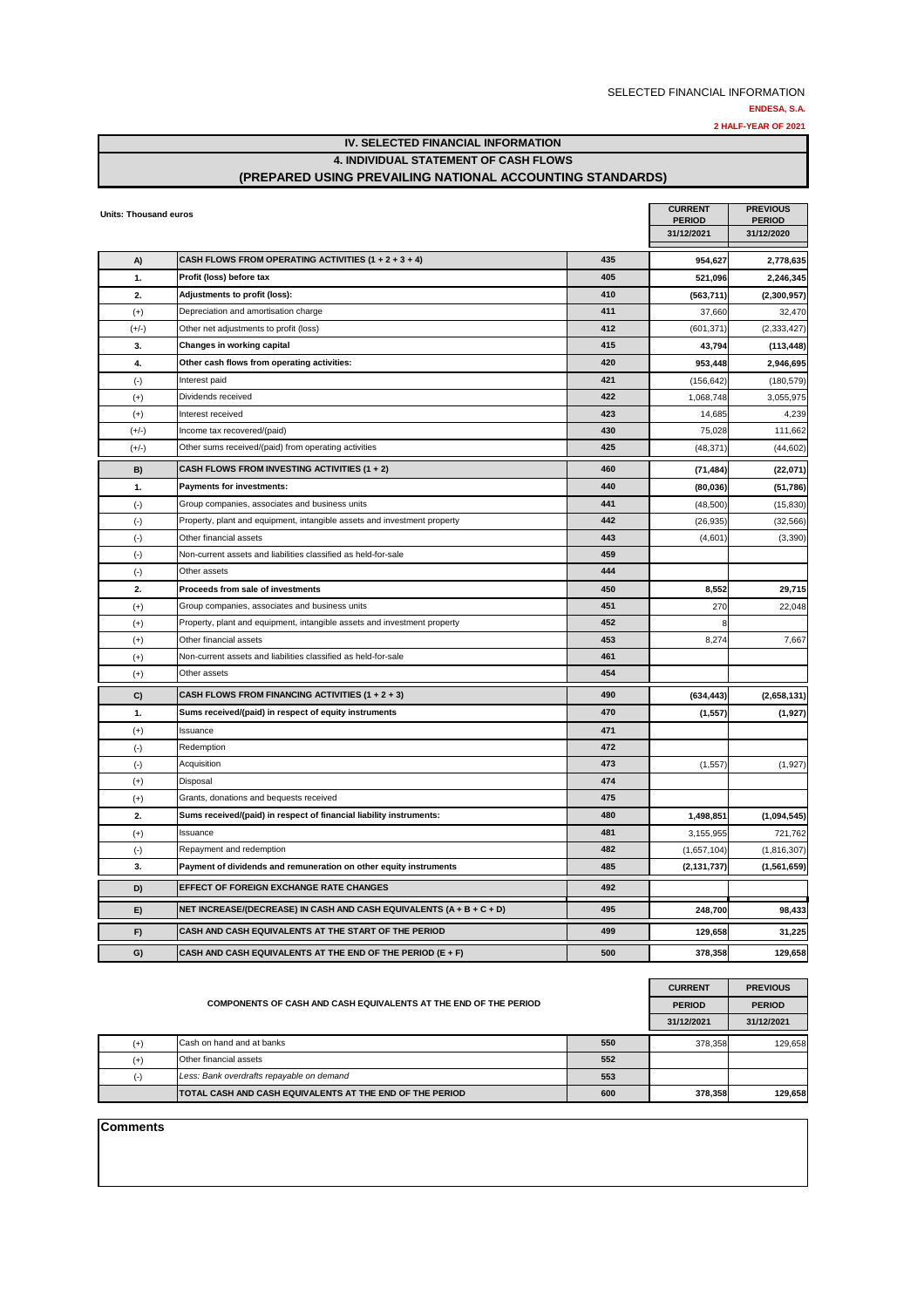**2 HALF-YEAR OF 2021**

**IV. SELECTED FINANCIAL INFORMATION** 

#### **5. CONSOLIDATED STATEMENT OF FINANCIAL POSITION (ADOPTED IFRS) (1/2)**

| Units: Thousand euros                                   |      | <b>CURRENT</b><br><b>PERIOD</b> | <b>PREVIOUS</b><br><b>PERIOD</b> |
|---------------------------------------------------------|------|---------------------------------|----------------------------------|
| <b>ASSETS</b>                                           |      | 31/12/2021                      | 31/12/2020                       |
| A) NON-CURRENT ASSETS                                   | 1040 | 28,316,000                      | 25,828,000                       |
| 1.<br>Intangible assets:                                | 1030 | 2,004,000                       | 1,861,000                        |
| a) Goodwill                                             | 1031 | 462,000                         | 462,000                          |
| b) Other intangible assets                              | 1032 | 1,542,000                       | 1,399,000                        |
| 2.<br>Property, plant and equipment                     | 1033 | 22,097,000                      | 21,354,000                       |
| 3.<br>Investment property                               | 1034 | 55,000                          | 58,000                           |
| 4.<br>Investments accounted for using the equity method | 1035 | 180,000                         | 217,000                          |
| 5.<br>Non-current financial assets                      | 1036 | 580,000                         | 534,000                          |
| a) At fair value through profit or loss                 | 1047 | 6,000                           | 6,000                            |
| Of which, "Designated upon initial recognition"         | 1041 | 6,000                           | 6,000                            |
| b) At fair value through other comprehensive income     | 1042 |                                 |                                  |
| Of which, "Designated upon initial recognition"         | 1043 |                                 |                                  |
| c) At amortised cost                                    | 1044 | 574,000                         | 528,000                          |
| 6.<br>Non-current derivatives                           | 1039 | 774,000                         | 169,000                          |
| a) Hedging                                              | 1045 | 609,000                         | 148,000                          |
| b) Other                                                | 1046 | 165,000                         | 21,000                           |
| 7.<br>Deferred tax assets                               | 1037 | 2,362,000                       | 1,391,000                        |
| 8.<br>Other non-current assets                          | 1038 | 264,000                         | 244,000                          |
| <b>B) CURRENT ASSETS</b>                                | 1085 | 11,652,000                      | 6,234,000                        |
| 1.<br>Non-current assets held for sale                  | 1050 |                                 |                                  |
| 2.<br>Inventories                                       | 1055 | 1,343,000                       | 1,077,000                        |
| 3.<br>Trade and other receivables:                      | 1060 | 5,382,000                       | 3,346,000                        |
| a) Trade receivables                                    | 1061 | 4,334,000                       | 2,183,000                        |
| b) Other receivables                                    | 1062 | 972,000                         | 737,000                          |
| c) Current tax assets                                   | 1063 | 76,000                          | 426,000                          |
| 4.<br>Current financial assets                          | 1070 | 1,817,000                       | 931,000                          |
| a) At fair value through profit or loss                 | 1080 |                                 |                                  |
| Of which, "Designated upon initial recognition"         | 1081 |                                 |                                  |
| b) At fair value through other comprehensive income     | 1082 |                                 |                                  |
| Of which, "Designated upon initial recognition"         | 1083 |                                 |                                  |
| c) At amortised cost                                    | 1084 | 1,817,000                       | 931,000                          |
| 5.<br><b>Current derivatives</b>                        | 1076 | 2,401,000                       | 467,000                          |
| a) Hedging                                              | 1077 | 981,000                         | 167,000                          |
| b) Other                                                | 1078 | 1,420,000                       | 300,000                          |
| 6.<br>Other current assets                              | 1075 | 6,000                           | 10,000                           |
| 7.<br>Cash and cash equivalents                         | 1072 | 703,000                         | 403,000                          |
| <b>TOTAL ASSETS (A + B)</b>                             | 1100 | 39,968,000                      | 32,062,000                       |

#### **Comments:**

At 31 December 2021, in order to provide information in line with market practice, ENDESA has adapted the presentation of the Consolidated Financial Statements. This adaptation has also been applied retroactively, which has implied the modification of the Consolidated Financial Statements for the year ended 31 December 2020, so that the comparative figures do not coincide with those published in the Notes to ENDESA's Consolidated Financial Statements for the year ended 31 **December 2020. Details of the main modifications made are set out in Note 2.2 to the Consolidated Financial Statements for the year ended 31 December 2021.**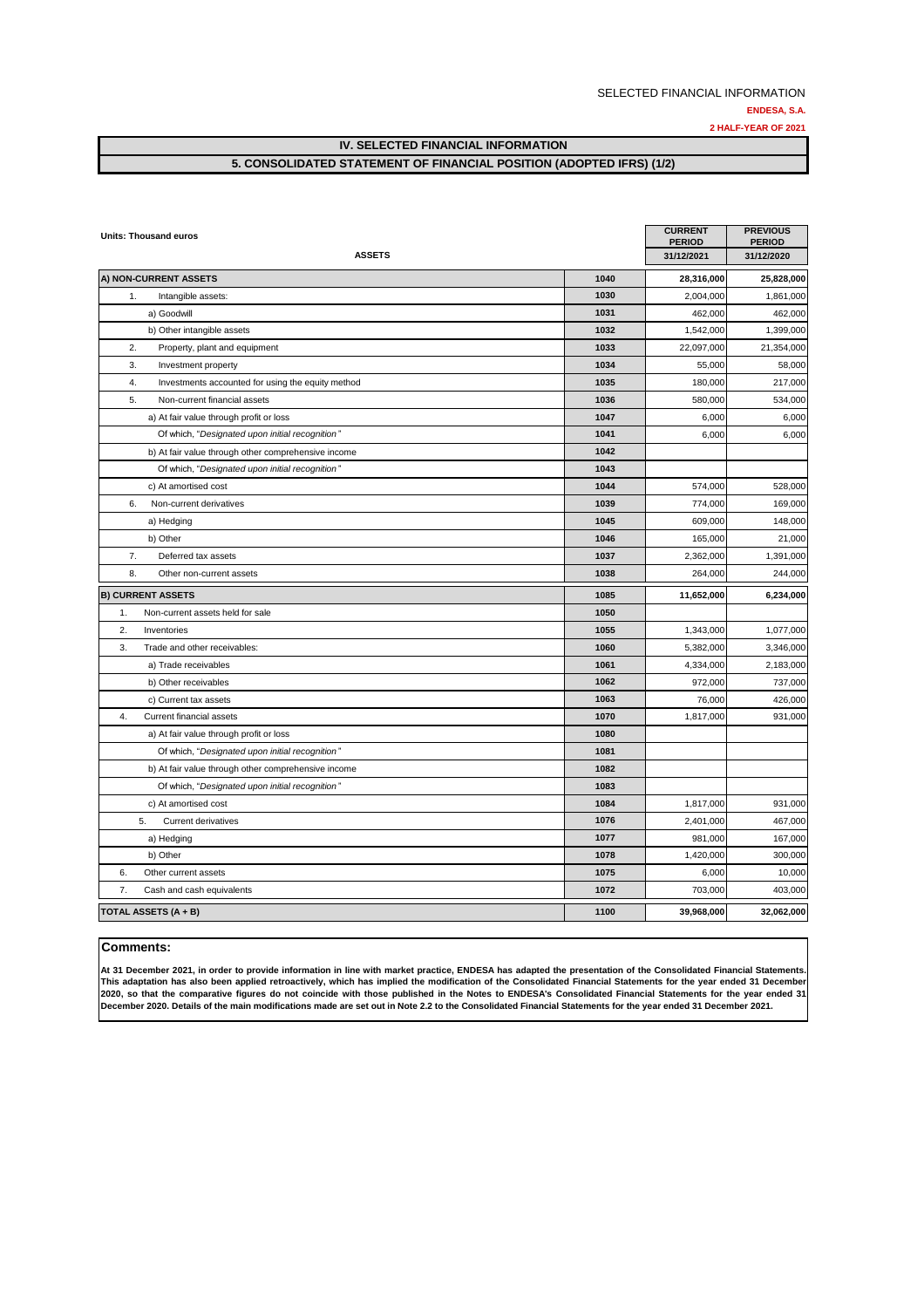**2 HALF-YEAR OF 2021**

**IV. SELECTED FINANCIAL INFORMATION 5. CONSOLIDATED STATEMENT OF FINANCIAL POSITION (ADOPTED IFRS) (2/2)**

|    | <b>Units: Thousand euros</b>                                                        |      | <b>CURRENT</b><br><b>PERIOD</b> | <b>PREVIOUS</b><br><b>PERIOD</b> |
|----|-------------------------------------------------------------------------------------|------|---------------------------------|----------------------------------|
|    | <b>EQUITY AND LIABILITIES</b>                                                       |      | 31/12/2021                      | 31/12/2020                       |
|    | A) EQUITY (A.1 + A.2 + A.3)                                                         | 1195 | 5,544,000                       | 7,465,000                        |
|    | A.1) CAPITAL AND RESERVES                                                           | 1180 | 7,392,000                       | 7,876,000                        |
| 1. | Capital                                                                             | 1171 | 1,271,000                       | 1,271,000                        |
|    | a) Authorised capital                                                               | 1161 | 1,271,000                       | 1,271,000                        |
|    | b) Less: Uncalled capital                                                           | 1162 |                                 |                                  |
| 2. | Share premium                                                                       | 1172 | 89,000                          | 89,000                           |
| 3. | Reserves                                                                            | 1173 | 5,127,000                       | 5,865,000                        |
| 4. | Less: Treasury stock                                                                | 1174 | (3,000)                         | (2,000)                          |
| 5. | Prior Periods' profit and loss                                                      | 1178 |                                 |                                  |
| 6. | Other member contributions                                                          | 1179 |                                 |                                  |
| 7. | Profit (loss) for the period attributable to the parent company                     | 1175 | 1,435,000                       | 1,394,000                        |
| 8. | Less: Interim dividend                                                              | 1176 | (529,000)                       | (741,000)                        |
| 9. | Other equity instruments                                                            | 1177 | 2,000                           |                                  |
|    | A.2) ACCUMULATED OTHER COMPREHENSIVE INCOME                                         | 1188 | (2,012,000)                     | (561,000)                        |
| 1. | Items that are not reclassified to profit or loss for the period                    | 1186 | (455,000)                       | (487,000)                        |
|    | a) Equity instruments through other comprehensive income                            | 1185 |                                 |                                  |
|    | b) Others                                                                           | 1190 | (455,000)                       | (487,000)                        |
| 2. | Items that may subsequently be reclassified to profit or loss for the period        | 1187 | (1,557,000)                     | (74,000)                         |
|    | a) Hedging transactions                                                             | 1182 | (1,520,000)                     | (31,000)                         |
|    | b) Translation differences                                                          | 1184 |                                 | 1,000                            |
|    | c) Share in other comprehensive income for investments in joint ventures and others | 1192 | (37,000)                        | (44,000)                         |
|    | d) Debt instruments at fair value through other comprehensive income                | 1191 |                                 |                                  |
|    | e) Others                                                                           | 1183 |                                 |                                  |
|    | EQUITY ATTRIBUTABLE TO THE PARENT COMPANY (A.1 + A.2)                               | 1189 | 5,380,000                       | 7,315,000                        |
|    | A.3) NON-CONTROLLING INTERESTS                                                      | 1193 | 164,000                         | 150,000                          |
|    | <b>B) NON-CURRENT LIABILITIES</b>                                                   | 1120 | 18,602,000                      | 16,042,000                       |
| 1. | Grants                                                                              | 1117 | 254,000                         | 261,000                          |
| 2. | Long-term provisions                                                                | 1115 | 3,984,000                       | 3,704,000                        |
| 3. | Long-term financial liabilities:                                                    | 1116 | 7,211,000                       | 5,901,000                        |
|    | a) Debt with financial institutions and bonds and other marketable securities       | 1131 | 3,326,000                       | 2,144,000                        |
|    | b) Other financial liabilities                                                      | 1132 | 3,885,000                       | 3,757,000                        |
| 4. | Deferred tax liabilities                                                            | 1118 | 1,486,000                       | 1,053,000                        |
| 5. | Non-current derivatives                                                             | 1140 | 573,000                         | 236,000                          |
|    | a) Hedging                                                                          | 1141 | 362,000                         | 220,000                          |
|    | b) Other                                                                            | 1142 | 211,000                         | 16,000                           |
| 6. | Other non-current liabilities                                                       | 1135 | 5,094,000                       | 4,887,000                        |
|    |                                                                                     |      |                                 |                                  |
|    | <b>C) CURRENT LIABILITIES</b>                                                       | 1130 | 15,822,000                      | 8,555,000                        |
| 1. | Liabilities associated with non-current assets held for sale                        | 1121 |                                 |                                  |
| 2. | Short-term provisions                                                               | 1122 | 611,000                         | 477,000                          |
| 3. | Short-term financial liabilities:                                                   | 1123 | 3,167,000                       | 1,372,000                        |
|    | a) Debt with financial institutions and bonds and other marketable securities       | 1133 | 3,051,000                       | 1,263,000                        |
|    | b) Other financial liabilities                                                      | 1134 | 116,000                         | 109,000                          |
| 4. | Trade and other payables:                                                           | 1124 | 6,856,000                       | 6,003,000                        |
|    | a) Suppliers                                                                        | 1125 | 3,811,000                       | 3,739,000                        |
|    | b) Other payables                                                                   | 1126 | 2,712,000                       | 1,752,000                        |
|    | c) Current tax liabilities                                                          | 1127 | 333,000                         | 512,000                          |
| 5. | <b>Current derivatives</b>                                                          | 1145 | 4,884,000                       | 404,000                          |
|    | a) Hedging                                                                          | 1146 | 2,783,000                       | 195,000                          |
|    | b) Other                                                                            | 1147 | 2,101,000                       | 209,000                          |
| 6. | Other current liabilities                                                           | 1136 | 304,000                         | 299,000                          |
|    | TOTAL EQUITY AND LIABILITIES (A + B + C)                                            | 1200 | 39,968,000                      | 32,062,000                       |

#### **Comments:**

**At 31 December 2021, in order to provide information in line with market practice, ENDESA has adapted the presentation of the Consolidated Financial Statements. This adaptation has also been applied retroactively, which has implied the modification of the Consolidated Financial Statements for the year ended 31 December 2020, so that the comparative figures do not coincide with those published in the Notes to ENDESA's Consolidated Financial Statements for the year ended 31 December 2020. Details of the main modifications made are set out in Note 2.2 to the Consolidated Financial Statements for the year ended 31 December 2021.**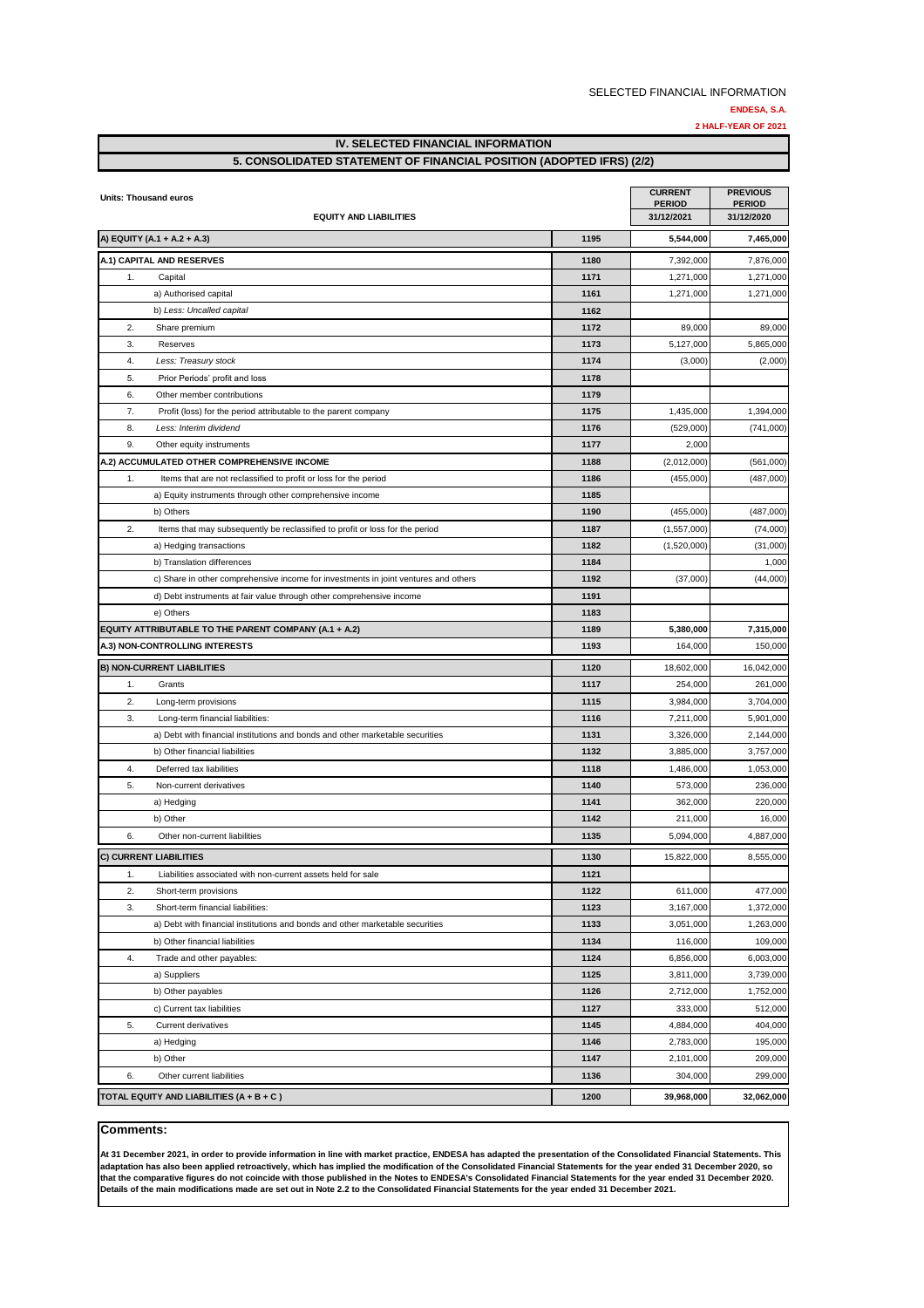#### **IV. SELECTED FINANCIAL INFORMATION 6. CONSOLIDATED PROFIT AND LOSS STATEMENT (ADOPTED IFRS)**

| Revenue<br>1205<br>$(+)$<br>Change in inventories of finished products and work in<br>$(+/-)$<br>1206<br>progress<br>1207<br>$(+)$<br>Own work capitalised<br>$(\cdot)$<br>1208<br><b>Supplies</b><br>$(+)$<br>Other operating revenue<br>1209 | <b>PERIOD</b> | <b>PERIOD</b><br>(2nd HALF YEAR)   (2nd HALF YEAR) | <b>CUMULATIVE</b> | <b>CUMULATIVE</b> |
|------------------------------------------------------------------------------------------------------------------------------------------------------------------------------------------------------------------------------------------------|---------------|----------------------------------------------------|-------------------|-------------------|
|                                                                                                                                                                                                                                                |               |                                                    |                   |                   |
|                                                                                                                                                                                                                                                |               |                                                    | 31/12/2021        | 31/12/2020        |
|                                                                                                                                                                                                                                                | 11,671,000    | 8,379,000                                          | 20,527,000        | 16,717,000        |
|                                                                                                                                                                                                                                                |               |                                                    |                   |                   |
|                                                                                                                                                                                                                                                | 214,000       | 178,000                                            | 320,000           | 275,000           |
|                                                                                                                                                                                                                                                | (9,099,000)   | (5,612,000)                                        | (15,364,000)      | (11,069,000)      |
|                                                                                                                                                                                                                                                | 104,000       | 227,000                                            | 190,000           | 153,000           |
| $(\cdot)$<br>1217<br>Personnel expenses                                                                                                                                                                                                        | (450,000)     | (1,052,000)                                        | (916,000)         | (1, 147, 000)     |
| $(\cdot)$<br>Other operating expenses<br>1210                                                                                                                                                                                                  | (713,000)     | (790,000)                                          | (1,364,000)       | (1,461,000)       |
| $(\text{-})$<br>1211<br>Depreciation and amortisation charge                                                                                                                                                                                   | (793,000)     | (757,000)                                          | (1,529,000)       | (1,464,000)       |
| 1212<br>$(+)$<br>Allocation of grants for non-financial assets and other grants                                                                                                                                                                | 92,000        | 90,000                                             | 182,000           | 180,000           |
| $(+/-)$<br>Impairment of non-current assets<br>1214                                                                                                                                                                                            | (663,000)     | (332,000)                                          | (668,000)         | (323,000)         |
| 1216<br>$(+/-)$<br>Gain (loss) on disposal of non-current assets                                                                                                                                                                               | 35,000        | 20,000                                             | 35,000            | 26,000            |
| $(+/-)$<br>Other profit (loss)<br>1215                                                                                                                                                                                                         | 464,000       |                                                    | 543,000           | 25,000            |
| <b>OPERATING PROFIT (LOSS)</b><br>1245<br>$=$                                                                                                                                                                                                  | 862,000       | 351,000                                            | 1,956,000         | 1,912,000         |
| 1250<br>Finance income<br>$^{(+)}$                                                                                                                                                                                                             | 56,000        | 8,000                                              | 163,000           | 25,000            |
| a) Interest income calculated using the effective interest rate<br>1262<br>method                                                                                                                                                              | 1,000         |                                                    | 1,000             | 1,000             |
| b) Other<br>1263                                                                                                                                                                                                                               | 55,000        | 8,000                                              | 162,000           | 24,000            |
| $(-)$<br>1251<br>Finance costs                                                                                                                                                                                                                 | (73,000)      | (98,000)                                           | (153,000)         | (175,000)         |
| 1252<br>$(+/-)$<br>Changes in fair value of financial instruments                                                                                                                                                                              | (6,000)       | (4,000)                                            | (11,000)          | (4,000)           |
| Gain (loss) from reclassification of financial assets at<br>$(+/-)$<br>1258<br>amortised cost to financial assets at fair value                                                                                                                |               |                                                    |                   |                   |
| Gain (loss) from reclassification of financial assets at fair<br>1259<br>$(+/-)$<br>value through other comprehensive income to financial<br>assets at fair value                                                                              |               |                                                    |                   |                   |
| 1254<br>$(+/-)$<br>Exchange differences                                                                                                                                                                                                        | (3,000)       | 10,000                                             | (6,000)           | 12,000            |
| $(+/-)$<br>1255<br>Impairment loss/reversal on financial instruments                                                                                                                                                                           | 3,000         | (2,000)                                            | 3,000             | 8,000             |
| 1257<br>$(+/-)$<br>Gain (loss) on disposal of financial instruments                                                                                                                                                                            | (16,000)      | (13,000)                                           | (27,000)          | (24,000)          |
| 1260<br>a) Financial instruments at amortised cost                                                                                                                                                                                             | (16,000)      | (13,000)                                           | (27,000)          | (24,000)          |
| b) Other financial instruments<br>1261                                                                                                                                                                                                         |               |                                                    |                   |                   |
| <b>NET FINANCE INCOME (COSTS)</b><br>1256<br>$=$                                                                                                                                                                                               | (39,000)      | (99,000)                                           | (31,000)          | (158,000)         |
| 1253<br>$(+/-)$<br>Profit (loss) of equity-accounted investees                                                                                                                                                                                 | (13,000)      | 23,000                                             | (1,000)           | 34,000            |
| <b>PROFIT (LOSS) BEFORE TAX</b><br>1265<br>$=$                                                                                                                                                                                                 | 810,000       | 275,000                                            | 1,924,000         | 1,788,000         |
| $(+/-)$<br>1270<br>Income tax expense                                                                                                                                                                                                          | (190,000)     | (6,000)                                            | (467,000)         | (388,000)         |
| PROFIT (LOSS) FOR THE PERIOD FROM CONTINUING<br>1280<br>$=$<br><b>ACTIVITIES</b>                                                                                                                                                               | 620,000       | 269,000                                            | 1,457,000         | 1,400,000         |
| Profit (loss) for the period from discontinued operations, net<br>$(+/-)$<br>1285<br>of tax                                                                                                                                                    |               |                                                    |                   |                   |
| <b>CONSOLIDATED PROFIT (LOSS) FOR THE PERIOD</b><br>1288<br>$=$                                                                                                                                                                                | 620,000       | 269,000                                            | 1,457,000         | 1,400,000         |
| A) Profit (loss) for the period attributable to the parent<br>1300<br>company                                                                                                                                                                  | 603,000       | 266,000                                            | 1,435,000         | 1,394,000         |
| B) Profit (loss) attributable to non-controlling interests<br>1289                                                                                                                                                                             | 17,000        | 3,000                                              | 22,000            | 6,000             |

| <b>IEARNINGS PER SHARE</b> | Amount       | Amount          | Amount       | Amount          |      |
|----------------------------|--------------|-----------------|--------------|-----------------|------|
|                            | (X.XX euros) | $(X.XX)$ euros) | (X.XX euros) | $(X.XX)$ euros) |      |
| Basic                      | 1290         | 0.57            | 0.25         | 1.36            | 1.32 |
| <b>Diluted</b>             | 1295         | 0.57            | 0.25         | 1.36I           | 1.32 |

#### **Comments:**

**At 31 December 2021, in order to provide information in line with market practice, ENDESA has adapted the presentation of the Consolidated Financial Statements. This adaptation has also been applied retroactively, which has implied the modification of the Consolidated Financial Statements for the year ended 31 December 2020, so that the comparative figures do not coincide with those published in the Notes to ENDESA's Consolidated Financial Statements for the year ended 31 December 2020. Details of the main modifications made are set out in Note 2.2 to the Consolidated Financial Statements for the year ended 31 December 2021.**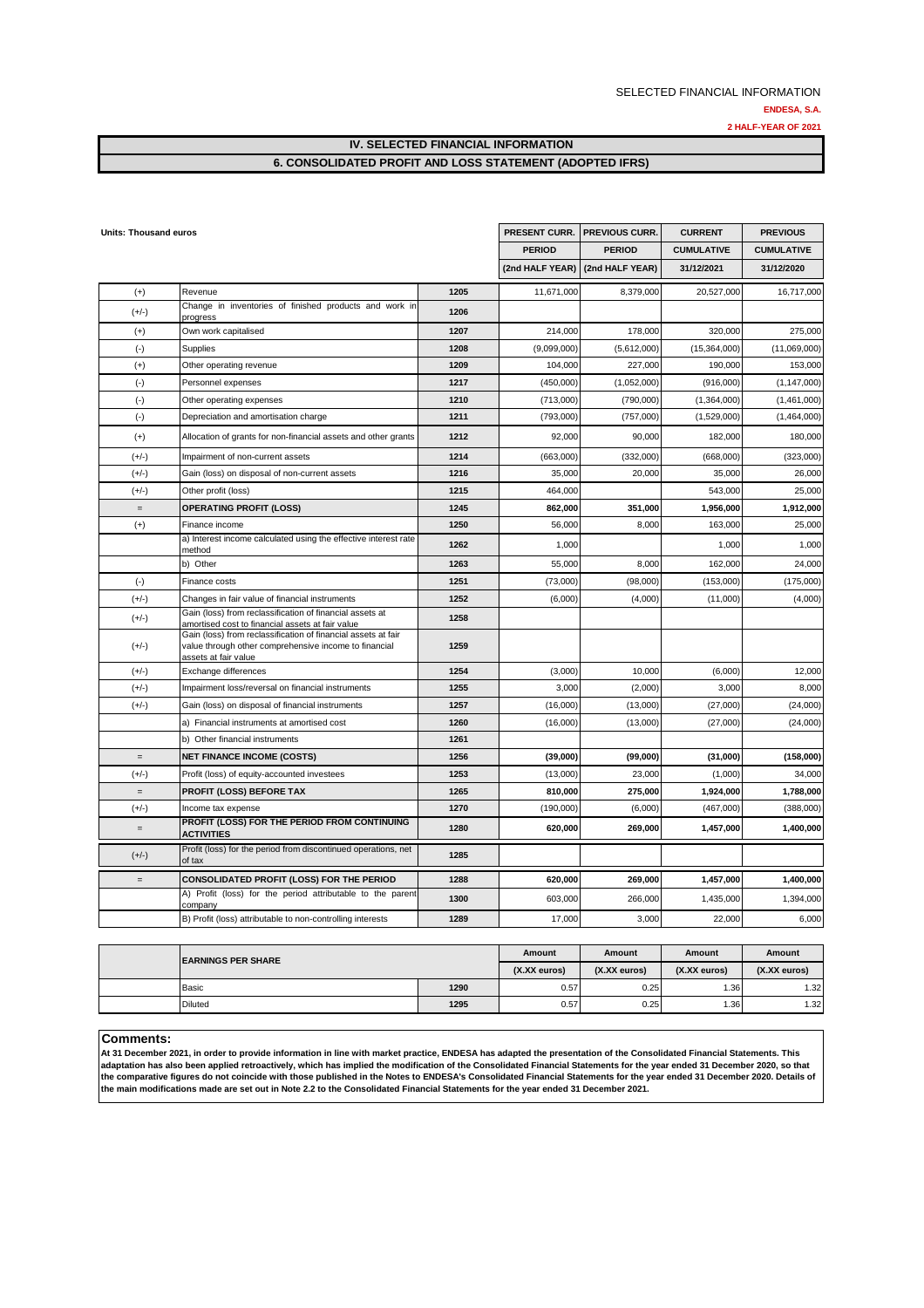SELECTED FINANCIAL INFORMATION ) FINANCIAL INFORMATION

**ENDESA, S.A.**

**2 HALF-YEAR OF 2021**

| <b>IV. SELECTED FINANCIAL INFORMATION</b>                 |  |
|-----------------------------------------------------------|--|
| 7. CONSOLIDATED OTHER COMPREHENSIVE INCOME (IFRS ADOPTED) |  |
|                                                           |  |

| <b>Units: Thousand euros</b>                                                                             |      | PRESENT CURR.      | <b>PREVIOUS</b><br>CURR. | <b>CURRENT</b> | <b>PREVIOUS</b> |
|----------------------------------------------------------------------------------------------------------|------|--------------------|--------------------------|----------------|-----------------|
|                                                                                                          |      | <b>PERIOD</b>      | <b>PERIOD</b>            | <b>PERIOD</b>  | <b>PERIOD</b>   |
|                                                                                                          |      | (2nd HALF<br>YEAR) | (2nd HALF<br>YEAR)       | 31/12/2021     | 31/12/2020      |
| CONSOLIDATED PROFIT (LOSS) FOR THE PERIOD (from the profit and loss statement)<br>A)                     | 1305 | 620,000            | 269,000                  | 1,457,000      | 1,400,000       |
| OTHER COMPREHENSIVE INCOME - ITEMS THAT ARE NOT RECLASSIFIED TO PROFIT OR LOSS:<br>B)                    | 1310 | (11,000)           | (87,000)                 | 32,000         | (70,000)        |
| From revaluation/(reversal of revaluation) of property, plant and equipment and intangible assets<br>11. | 1311 |                    |                          |                |                 |
| 2.<br>From actuarial gains and losses                                                                    | 1344 | (19,000)           | (109,000)                | 35,000         | (86,000)        |
| Share in other comprehensive income of investments in joint ventures and associates<br>13.               | 1342 |                    |                          |                |                 |
| Equity instruments through other comprehensive income<br>14.                                             | 1346 |                    |                          |                |                 |
| Other income and expenses that are not reclassified to profit or loss<br>15.                             | 1343 |                    |                          |                |                 |
| <b>Tax effect</b><br>6.                                                                                  | 1345 | 8,000              | 22,000                   | (3,000)        | 16,000          |
| OTHER COMPREHENSIVE INCOME - ITEMS THAT MAY SUBSEQUENTLY BE RECLASSIFIED TO PROFIT OR<br>C)<br>LOSS:     | 1350 | (1,553,000)        | (215,000)                | (1,483,000)    | (133,000)       |
| <b>Hedging transactions:</b>                                                                             | 1360 | (2,072,000)        | (305,000)                | (1,983,000)    | (193,000)       |
| a) Valuation gains/(losses)                                                                              | 1361 | (1,463,000)        | (375,000)                | (1,400,000)    | (431,000)       |
| b) Amounts transferred to profit or loss                                                                 | 1362 | (609,000)          | 70,000                   | (583,000)      | 238,000         |
| c) Amounts transferred to initial carrying amount of hedged items                                        | 1363 |                    |                          |                |                 |
| d) Other reclassifications                                                                               | 1364 |                    |                          |                |                 |
| <b>Translation differences:</b><br>12.                                                                   | 1365 |                    |                          |                |                 |
| a) Valuation gains/(losses)                                                                              | 1366 |                    |                          |                |                 |
| b) Amounts transferred to profit or loss                                                                 | 1367 |                    |                          |                |                 |
| c) Other reclassifications                                                                               | 1368 |                    |                          |                |                 |
| Share in other comprehensive income of investments in joint ventures and associates:<br>13.              | 1370 | 2,000              | 2,000                    | 7,000          |                 |
| a) Valuation gains/(losses)                                                                              | 1371 | 2,000              | 2,000                    | 7,000          |                 |
| b) Amounts transferred to profit or loss                                                                 | 1372 |                    |                          |                |                 |
| c) Other reclassifications                                                                               | 1373 |                    |                          |                |                 |
| Debt instruments at fair value through other comprehensive income:<br>14.                                | 1381 |                    |                          |                |                 |
| a) Valuation gains/(losses)                                                                              | 1382 |                    |                          |                |                 |
| b) Amounts transferred to profit or loss                                                                 | 1383 |                    |                          |                |                 |
| c) Other reclassifications                                                                               | 1384 |                    |                          |                |                 |
| Other income and expenses that may subsequently be reclassified to profit or loss:<br>15.                | 1375 |                    |                          |                |                 |
| a) Valuation gains/(losses)                                                                              | 1376 |                    |                          |                |                 |
| b) Amounts transferred to profit or loss                                                                 | 1377 |                    |                          |                |                 |
| c) Other reclassifications                                                                               | 1378 |                    |                          |                |                 |
| <b>Tax effect</b><br>6.                                                                                  | 1380 | 517,000            | 88,000                   | 493,000        | 60,000          |
| TOTAL COMPREHENSIVE INCOME FOR THE PERIOD (A + B + C)                                                    | 1400 | (944,000)          | (33,000)                 | 6,000          | 1,197,000       |
| a) Attributable to the parent company                                                                    | 1398 | (961,000)          | (36,000)                 | (16,000)       | 1,191,000       |
| b) Attributable to non-controlling interests                                                             | 1399 | 17,000             | 3,000                    | 22,000         | 6,000           |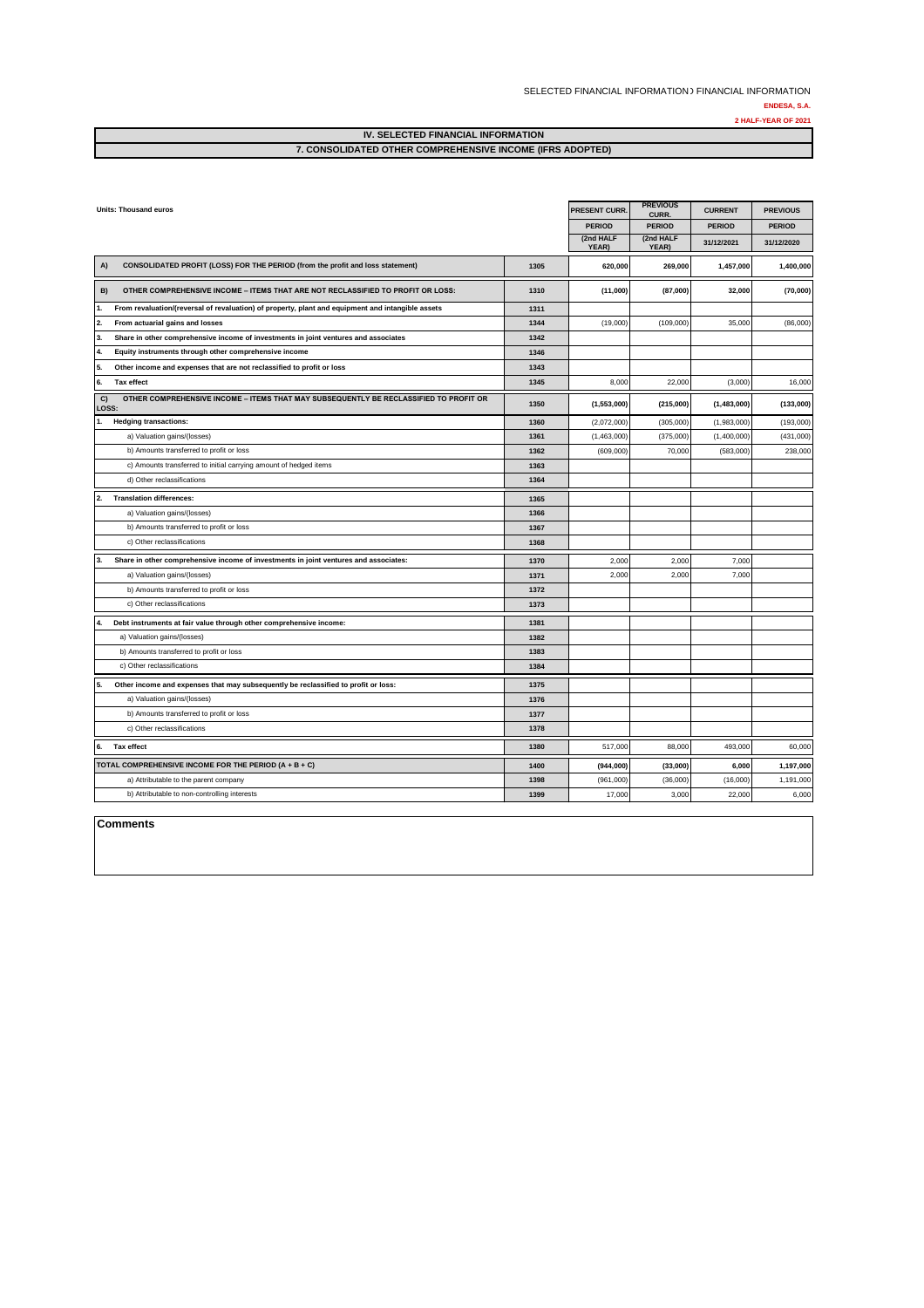**ENDESA, S.A. 2 HALF-YEAR OF 2021**

| <b>Units: Thousand euros</b>                                 |      | Equity attributable to the parent company |                               |                       |                                                                          |                             |                                 |                              |                     |
|--------------------------------------------------------------|------|-------------------------------------------|-------------------------------|-----------------------|--------------------------------------------------------------------------|-----------------------------|---------------------------------|------------------------------|---------------------|
|                                                              |      | <b>Capital and Reserves</b>               |                               |                       |                                                                          |                             |                                 |                              |                     |
| <b>CURRENT PERIOD</b>                                        |      | Capital                                   | Share premium<br>and Reserves | <b>Treasury stock</b> | Profit (loss) for<br>the period<br>attributable to the<br>parent company | Other equity<br>instruments | <b>Valuation</b><br>adjustments | Non-controlling<br>interests | <b>Total Equity</b> |
| Opening balance at 01/01/2021                                | 3110 | 1,271,000                                 | 4,726,000                     | (2,000)               | 1,394,000                                                                |                             | (74,000)                        | 150,000                      | 7,465,000           |
| Adjustments for changes in accounting policy                 | 3111 |                                           |                               |                       |                                                                          |                             |                                 |                              |                     |
| Adjustment for errors                                        | 3112 |                                           |                               |                       |                                                                          |                             |                                 |                              |                     |
| <b>Adjusted opening balance</b>                              | 3115 | 1,271,000                                 | 4,726,000                     | (2,000)               | 1,394,000                                                                |                             | (74,000)                        | 150,000                      | 7,465,000           |
| I. Total comprehensive income/(expense)<br>for the period    | 3120 |                                           | 32,000                        |                       | 1,435,000                                                                |                             | (1,483,000)                     | 22,000                       | 6,000               |
| II. Transactions with shareholders or<br>owners              | 3125 |                                           | (1,920,000)                   | (1,000)               |                                                                          |                             |                                 | (8,000)                      | (1,929,000)         |
| Capital increases/(reductions)                               | 3126 |                                           |                               |                       |                                                                          |                             |                                 | (2,000)                      | (2,000)             |
| Conversion of financial liabilities into<br>2.<br>equity     | 3127 |                                           |                               |                       |                                                                          |                             |                                 |                              |                     |
| 3.<br>Distribution of dividends                              | 3128 |                                           | (1,920,000)                   |                       |                                                                          |                             |                                 | (5,000)                      | (1,925,000)         |
| 4. Net trading with treasury stock                           | 3129 |                                           |                               | (1,000)               |                                                                          |                             |                                 |                              | (1,000)             |
| 5.<br>Increase/(decrease)<br>for<br>business<br>combinations | 3130 |                                           |                               |                       |                                                                          |                             |                                 |                              |                     |
| 6. Other transactions with shareholders or<br>owners         | 3132 |                                           |                               |                       |                                                                          |                             |                                 | (1,000)                      | (1,000)             |
| III. Other changes in equity                                 | 3135 |                                           | 1,394,000                     |                       | (1,394,000)                                                              | 2,000                       |                                 |                              | 2,000               |
| 1. Equity-settled share-based payment                        | 3136 |                                           |                               |                       |                                                                          | 2,000                       |                                 |                              | 2,000               |
| 2. Transfers between equity accounts                         | 3137 |                                           | 1,394,000                     |                       | (1,394,000)                                                              |                             |                                 |                              |                     |
| 3. Other changes                                             | 3138 |                                           |                               |                       |                                                                          |                             |                                 |                              |                     |
| Closing balance at 31/12/2021                                | 3140 | 1,271,000                                 | 4,232,000                     | (3,000)               | 1,435,000                                                                | 2,000                       | (1, 557, 000)                   | 164,000                      | 5,544,000           |

**Comments**

**IV. SELECTED FINANCIAL INFORMATION 8. CONSOLIDATED STATEMENT OF TOTAL CHANGES IN EQUITY (ADOPTED IFRS) (1/2)**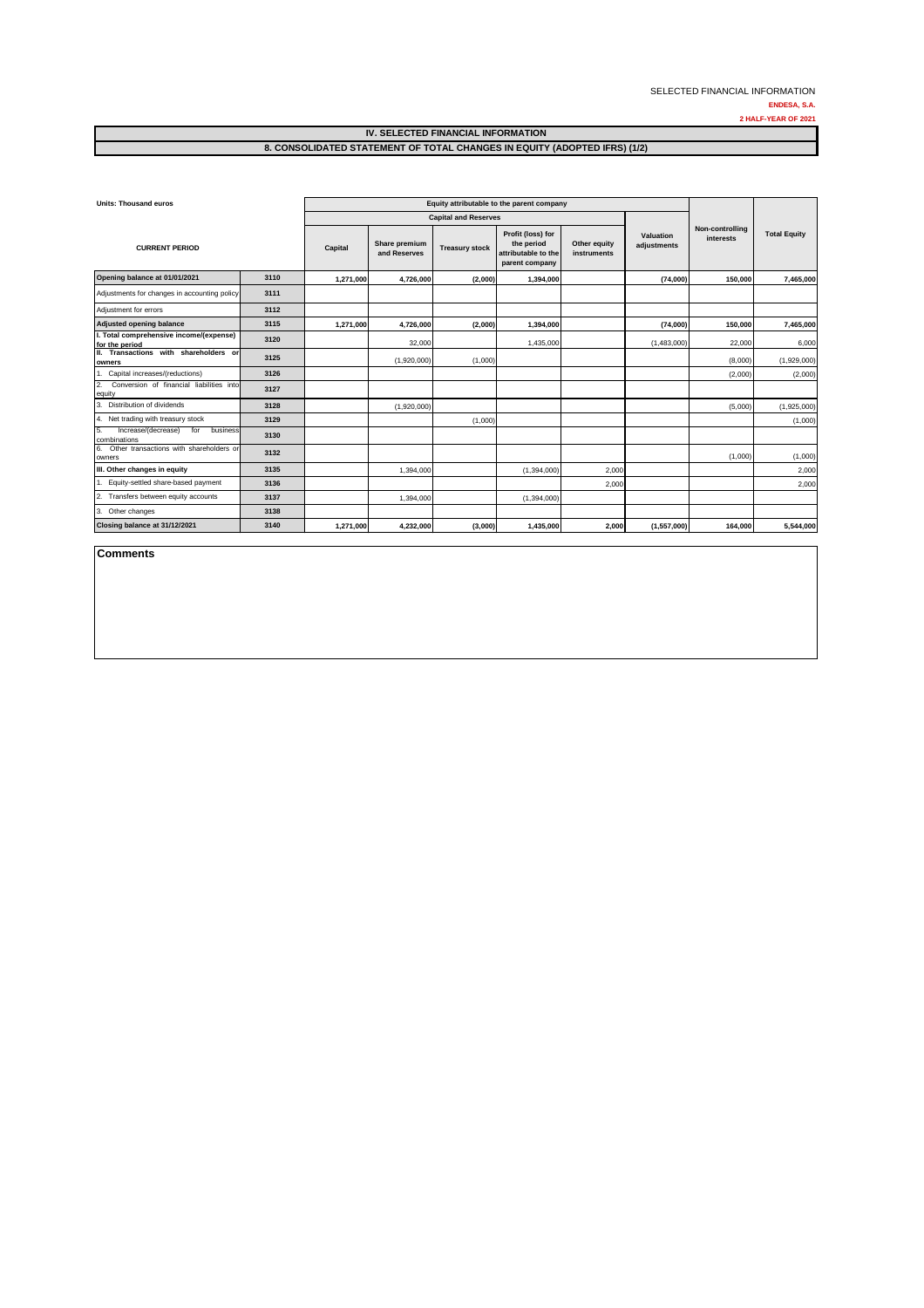**ENDESA, S.A.**

**2 HALF-YEAR OF 2021**

| <b>Units: Thousand euros</b>                                          |      | Equity attributable to the parent company |                               |                             |                                                                             |                             |                                 |                              |                     |
|-----------------------------------------------------------------------|------|-------------------------------------------|-------------------------------|-----------------------------|-----------------------------------------------------------------------------|-----------------------------|---------------------------------|------------------------------|---------------------|
|                                                                       |      |                                           |                               | <b>Capital and Reserves</b> |                                                                             |                             |                                 |                              |                     |
| <b>PREVIOUS PERIOD</b>                                                |      | <b>Capital</b>                            | Share premium<br>and Reserves | <b>Treasury stock</b>       | Profit (loss) for<br>the period<br>attributable to<br>the parent<br>company | Other equity<br>instruments | <b>Valuation</b><br>adjustments | Non-controlling<br>interests | <b>Total equity</b> |
| <b>Opening</b><br>balance<br>01/01/2020<br>at<br>(comparative period) | 3150 | 1,271,000                                 | 6,187,000                     |                             | 171,000                                                                     |                             | 59,000                          | 149,000                      | 7,837,000           |
| Adjustments for changes in accounting policy                          | 3151 |                                           |                               |                             |                                                                             |                             |                                 |                              |                     |
| Adjustment for errors                                                 | 3152 |                                           |                               |                             |                                                                             |                             |                                 |                              |                     |
| Adjusted opening balance (comparative<br>period)                      | 3155 | 1,271,000                                 | 6,187,000                     |                             | 171,000                                                                     |                             | 59,000                          | 149,000                      | 7,837,000           |
| I. Total comprehensive income/(expense)<br>for the period             | 3160 |                                           | (70,000)                      |                             | 1,394,000                                                                   |                             | (133,000)                       | 6,000                        | 1,197,000           |
| Transactions with shareholders or<br>н.<br>owners                     | 3165 |                                           | (1,562,000)                   | (2,000)                     |                                                                             |                             |                                 | (5,000)                      | (1,569,000)         |
| Capital increases/ (reductions)                                       | 3166 |                                           |                               |                             |                                                                             |                             |                                 | 3,000                        | 3,000               |
| Conversion of financial liabilities into<br>2.<br>equity              | 3167 |                                           |                               |                             |                                                                             |                             |                                 |                              |                     |
| Distribution of dividends<br>3.                                       | 3168 |                                           | (1,562,000)                   |                             |                                                                             |                             |                                 | (8,000)                      | (1,570,000)         |
| 4. Net trading with treasury stock                                    | 3169 |                                           |                               | (2,000)                     |                                                                             |                             |                                 |                              | (2,000)             |
| 5.<br>Increase/<br>(decrease)<br>for<br>business<br>combinations      | 3170 |                                           |                               |                             |                                                                             |                             |                                 |                              |                     |
| Other transactions with shareholders or<br>6.<br>owners               | 3172 |                                           |                               |                             |                                                                             |                             |                                 |                              |                     |
| III. Other changes in equity                                          | 3175 |                                           | 171,000                       |                             | (171,000)                                                                   |                             |                                 |                              |                     |
| Equity-settled share-based payment                                    | 3176 |                                           |                               |                             |                                                                             |                             |                                 |                              |                     |
| Transfers between equity accounts                                     | 3177 |                                           | 171,000                       |                             | (171,000)                                                                   |                             |                                 |                              |                     |
| Other changes<br>3.                                                   | 3178 |                                           |                               |                             |                                                                             |                             |                                 |                              |                     |
| <b>Closing</b><br>31/12/2020<br>balance<br>at<br>(comparative period) | 3180 | 1,271,000                                 | 4,726,000                     | (2,000)                     | 1,394,000                                                                   |                             | (74,000)                        | 150,000                      | 7,465,000           |

**Comments**

### **IV. SELECTED FINANCIAL INFORMATION 8. CONSOLIDATED STATEMENT OF CHANGES IN EQUITY (ADOPTED IFRS) (2/2)**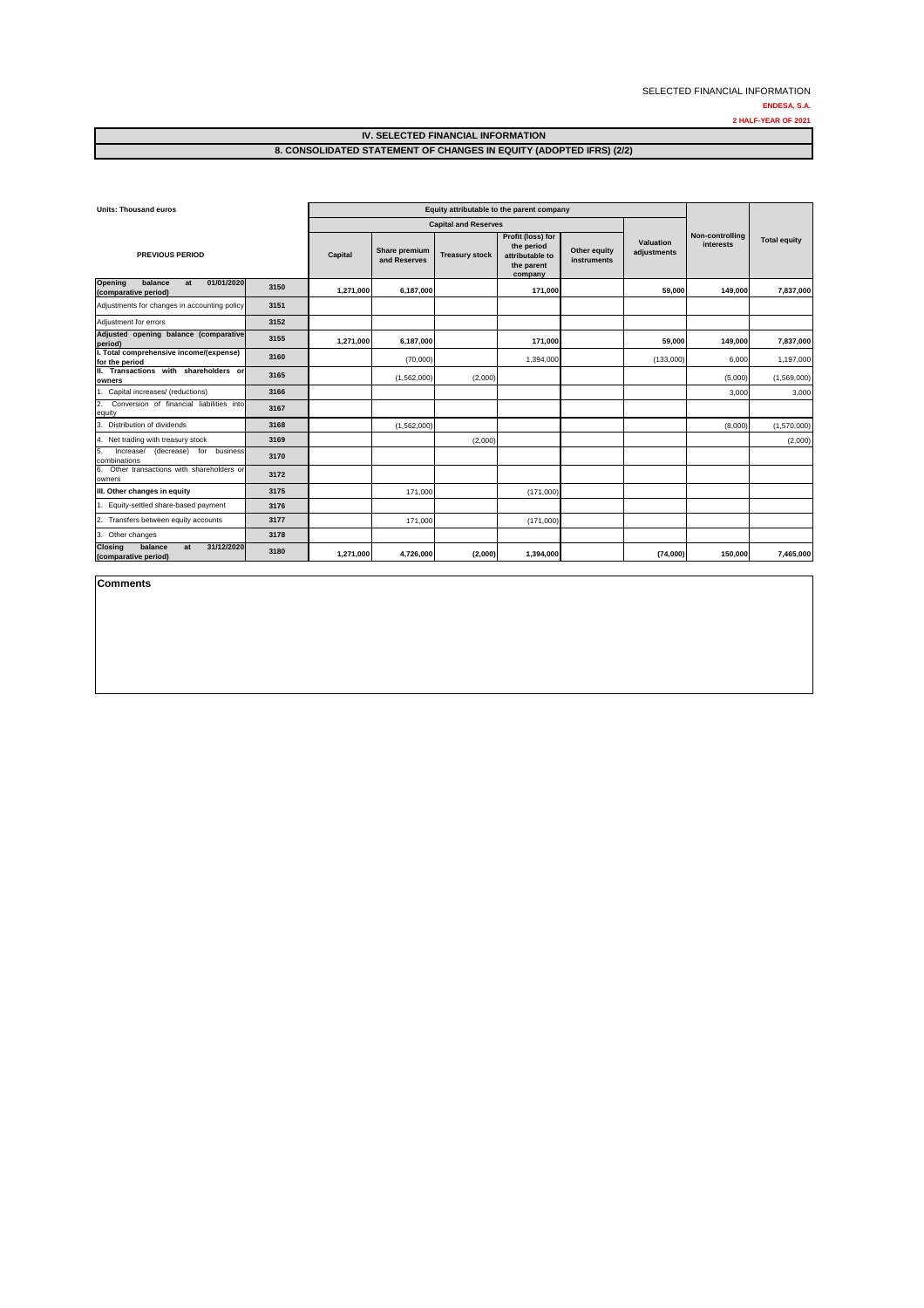**ENDESA, S.A.**

| 2 HALF-YEAR OF 2021 |  |
|---------------------|--|
|---------------------|--|

| IV. SELECTED FINANCIAL INFORMATION                                         |  |
|----------------------------------------------------------------------------|--|
| 9.A. CONSOLIDATED STATEMENT OF CASH FLOWS (INDIRECT METHOD) (ADOPTED IFRS) |  |

| <b>Units: Thousand euros</b> |                                                                          |              | <b>CURRENT</b><br><b>PERIOD</b><br>31/12/2021 | <b>PREVIOUS</b><br><b>PERIOD</b><br>31/12/2020 |
|------------------------------|--------------------------------------------------------------------------|--------------|-----------------------------------------------|------------------------------------------------|
| A)                           | CASH FLOWS FROM OPERATING ACTIVITIES $(1 + 2 + 3 + 4)$                   | 1435         | 2,621,000                                     | 2,951,000                                      |
| 1.                           | Profit (loss) before tax                                                 | 1405         | 1,924,000                                     | 1,788,000                                      |
| 2.                           | Adjustments to profit (loss):                                            | 1410         | 2,410,000                                     | 2,153,000                                      |
| $(+)$                        | Depreciation and amortisation charge                                     | 1411         | 2,322,000                                     | 1,897,000                                      |
| $(+/-)$                      | Other net adjustments to profit (loss)                                   | 1412         | 88,000                                        | 256,000                                        |
| 3.                           | Changes in working capital                                               | 1415         | (1,000,000)                                   | (413,000)                                      |
| 4.                           | Other cash flows from operating activities:                              | 1420         | (713,000)                                     | (577,000)                                      |
| $(\cdot)$                    | Interest paid                                                            | 1421         | (152,000)                                     | (152,000)                                      |
| $(\cdot)$                    | Payment of dividends and remuneration on other equity instruments        | 1430         |                                               |                                                |
| $(+)$                        | Dividends received                                                       | 1422         | 38,000                                        | 28,000                                         |
| $(+)$                        | Interest received                                                        | 1423         | 77,000                                        | 34,000                                         |
| $(+/-)$                      | Income tax recovered/(paid)                                              | 1424         | (346,000)                                     | (229,000)                                      |
| $(+/-)$                      | Other sums received/(paid) from operating activities                     | 1425         | (330,000)                                     | (258,000)                                      |
| B)                           | CASH FLOWS FROM INVESTING ACTIVITIES (1 + 2 + 3)                         | 1460         | (3,073,000)                                   | (1,726,000)                                    |
| 1.                           | <b>Payments for investments:</b>                                         | 1440         | (3,302,000)                                   | (1,990,000)                                    |
| $(-)$                        | Group companies, associates and business units                           | 1441         | (96,000)                                      | (17,000)                                       |
| $(\cdot)$                    | Property, plant and equipment, intangible assets and investment property | 1442         | (2,082,000)                                   | (1,704,000)                                    |
| $(\cdot)$                    | Other financial assets                                                   | 1443         | (1, 124, 000)                                 | (269,000)                                      |
| $(\cdot)$                    | Non-current assets and liabilities classified as held-for-sale           | 1459         |                                               |                                                |
| $(\cdot)$                    | Other assets                                                             | 1444         |                                               |                                                |
| 2.                           | Proceeds from sale of investments                                        | 1450         | 122,000                                       | 158,000                                        |
| $(+)$                        | Group companies, associates and business units                           | 1451         | 1,000                                         | 26,000                                         |
| $(+)$                        | Property, plant and equipment, intangible assets and investment property | 1452         | 84,000                                        | 49,000                                         |
| $(+)$                        | Other financial assets                                                   | 1453         | 37,000                                        | 83,000                                         |
| $(+)$                        | Non-current assets and liabilities classified as held-for-sale           | 1461         |                                               |                                                |
| $(+)$                        | Other assets                                                             | 1454         |                                               |                                                |
| 3.                           | Other cash flows from investing activities                               | 1455         | 107,000                                       | 106,000                                        |
| $(+)$                        | Dividends received                                                       | 1456         |                                               |                                                |
| $(+)$                        | Interest received                                                        | 1457         |                                               |                                                |
| $(+/-)$                      | Other sums received/(paid) from investing activities                     | 1458         | 107,000                                       | 106,000                                        |
| C)                           | CASH FLOWS FROM FINANCING ACTIVITIES $(1 + 2 + 3 + 4)$                   | 1490         | 752,000                                       | (1,045,000)                                    |
| 1.                           | Sums received/(paid) in respect of equity instruments                    | 1470         | 2,000                                         | 4,000                                          |
| $(+)$                        | Issuance                                                                 | 1471         |                                               | 3,000                                          |
| $(\cdot)$                    | Redemption                                                               | 1472         | (4,000)                                       |                                                |
| $(\cdot)$                    | Acquisition                                                              | 1473         | (1,000)                                       | (2,000)                                        |
| $(+)$                        | Disposal                                                                 | 1474         | 7,000                                         | 3,000                                          |
| 2.                           | Sums received/(paid) in respect of financial liability instruments:      | 1480         | 2,891,000                                     | 523,000                                        |
| $(+)$                        | Issuance<br>Repayment and redemption                                     | 1481         | 15,255,000                                    | 14,823,000                                     |
| $(\cdot)$<br>3.              | Payment of dividends and remuneration on other equity instruments        | 1482<br>1485 | (12, 364, 000)                                | (14,300,000)                                   |
| 4.                           | Other cash flows from financing activities                               | 1486         | (2, 141, 000)                                 | (1,572,000)                                    |
| $(\cdot)$                    | Interest paid                                                            | 1487         |                                               |                                                |
| $(+/-)$                      | Other sums received/(paid) from financing activities                     | 1488         |                                               |                                                |
|                              | EFFECT OF CHANGES IN FOREIGN EXCHANGE RATE                               |              |                                               |                                                |
| D)                           |                                                                          | 1492         |                                               |                                                |
| E)                           | NET INCREASE/(DECREASE) IN CASH AND CASH EQUIVALENTS $(A + B + C + D)$   | 1495         | 300,000                                       | 180,000                                        |
| F)                           | CASH AND CASH EQUIVALENTS AT THE START OF THE PERIOD                     | 1499         | 403,000                                       | 223,000                                        |
| G)                           | CASH AND CASH EQUIVALENTS AT THE END OF THE PERIOD (E + F)               | 1500         | 703,000                                       | 403,000                                        |
|                              | <b>COMPONENTS OF CASH AND CASH EQUIVALENTS AT THE END OF THE PERIOD</b>  |              | <b>CURRENT</b><br><b>PERIOD</b><br>31/12/2021 | <b>PREVIOUS</b><br><b>PERIOD</b><br>31/12/2020 |
| $(+)$                        | Cash on hand and at banks                                                | 1550         | 703,000                                       | 403,000                                        |
| $(+)$                        | Other financial assets                                                   | 1552         |                                               |                                                |
| $(\cdot)$                    | Less: Bank overdrafts repayable on demand                                | 1553         |                                               |                                                |
|                              | TOTAL CASH AND CASH EQUIVALENTS AT THE END OF THE PERIOD                 | 1600         | 703,000                                       | 403,000                                        |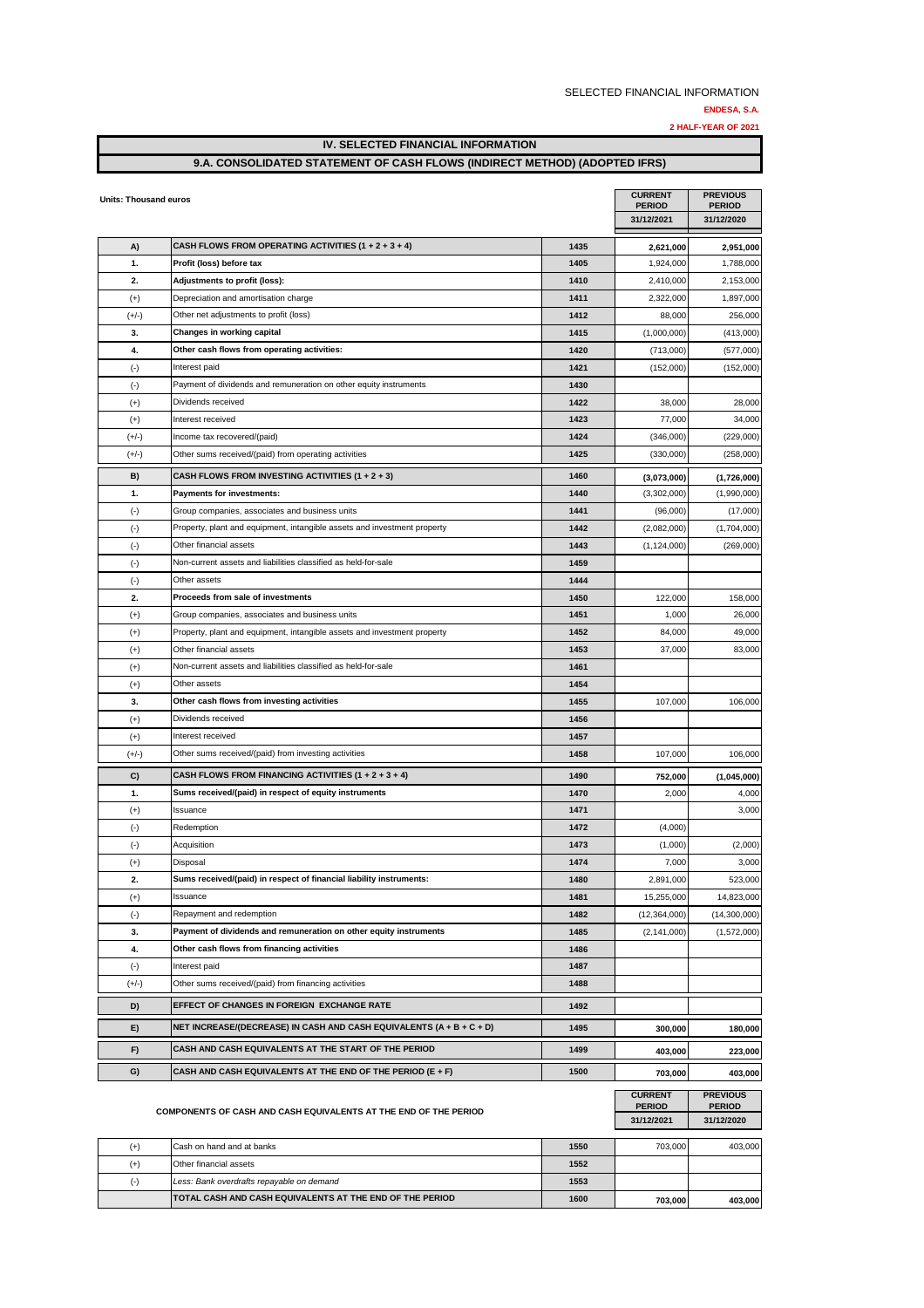#### SELECTED FINANCIAL INFORMATION **ENDESA, S.A. 2 HALF-YEAR OF 2021**

### **IV. SELECTED FINANCIAL INFORMATION 10. DIVIDENDS PAID**

|                                                                       |      | <b>CURRENT PERIOD</b> |                  |                 | <b>PREVIOUS PERIOD</b> |                  |                 |  |
|-----------------------------------------------------------------------|------|-----------------------|------------------|-----------------|------------------------|------------------|-----------------|--|
|                                                                       |      | Euros / share         | Amount           | No. of shares   | Euros / share          | Amount           | No. of shares   |  |
|                                                                       |      | (X,XX)                | (thousand euros) | to be delivered | (X,XX)                 | (thousand euros) | to be delivered |  |
| Ordinary shares                                                       | 2158 | 2.01                  | 2,131,737        |                 | 1.48                   | 1,561,659        |                 |  |
| Other<br>(non-voting<br>shares<br>shares.<br>redeemable shares, etc.) | 2159 |                       |                  |                 |                        |                  |                 |  |
| <b>Total dividends paid</b>                                           | 2160 | 2.01                  | 2,131,737        |                 | 1.48                   | 1,561,659        |                 |  |
|                                                                       |      |                       |                  |                 |                        |                  |                 |  |
| a) Dividends charged to profit and loss                               | 2155 | 2.01                  | 2,131,737        |                 | 1.48                   | 1,561,659        |                 |  |
| b) Dividends charged to reserves or<br>share premium                  | 2156 |                       |                  |                 |                        |                  |                 |  |
| c) Dividends in kind                                                  | 2157 |                       |                  |                 |                        |                  |                 |  |
| d) Flexible payment                                                   | 2154 |                       |                  |                 |                        |                  |                 |  |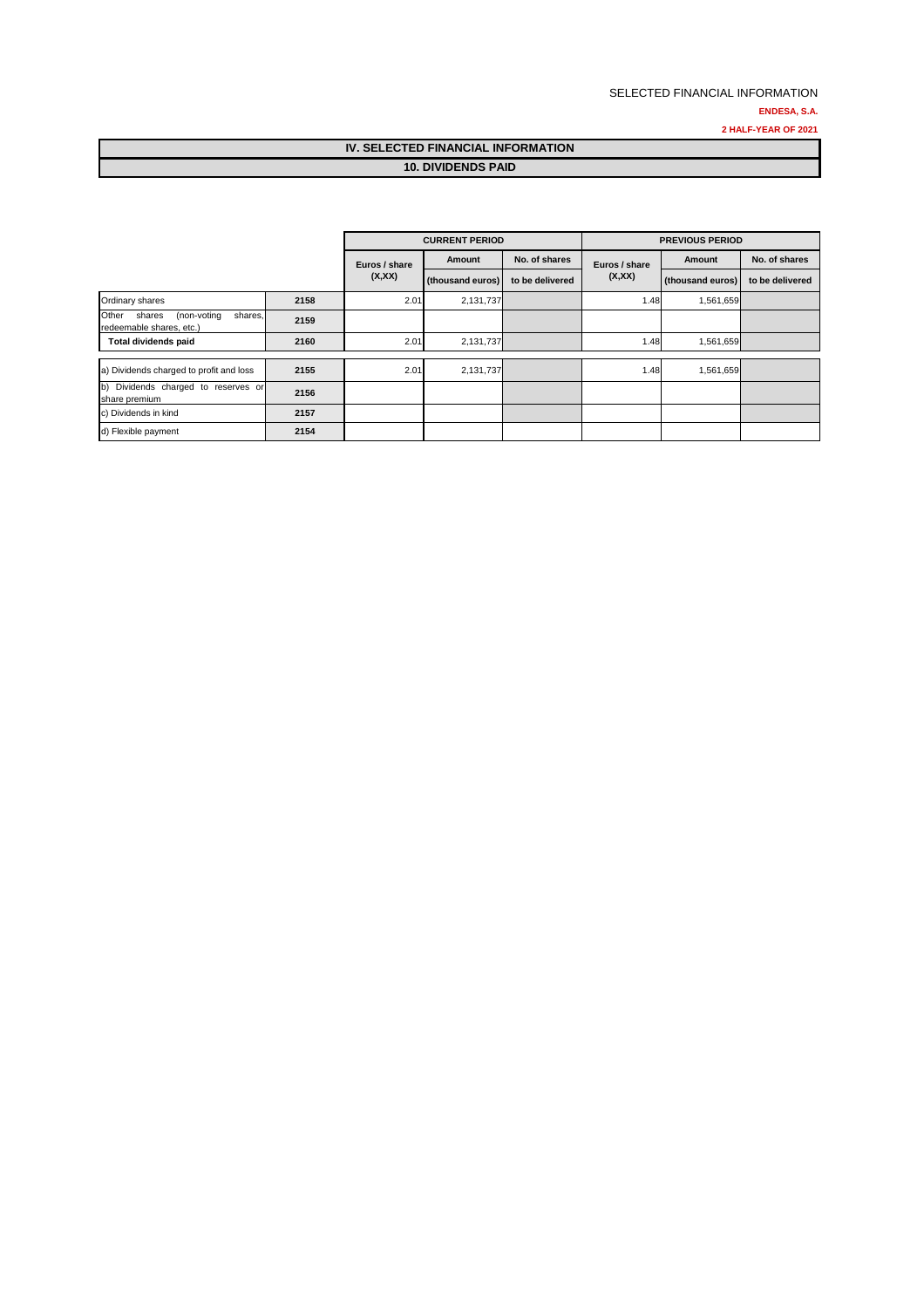#### **IV. SELECTED FINANCIAL INFORMATION 11. SEGMENT INFORMATION**

#### **Units: Thousand euros**

|                        |      | Distribution of revenue by geographic area |                 |                     |                 |
|------------------------|------|--------------------------------------------|-----------------|---------------------|-----------------|
|                        |      | <b>INDIVIDUAL</b>                          |                 | <b>CONSOLIDATED</b> |                 |
| <b>GEOGRAPHIC AREA</b> |      | <b>CURRENT</b>                             | <b>PREVIOUS</b> | <b>CURRENT</b>      | <b>PREVIOUS</b> |
|                        |      | <b>PERIOD</b>                              | <b>PERIOD</b>   | <b>PERIOD</b>       | <b>PERIOD</b>   |
| Spanish market         | 2210 | 999,838                                    | 2,862,630       | 17,589,000          | 14,834,000      |
| International market   | 2215 | 2,900                                      | 4,083           | 2,938,000           | 1,883,000       |
| a) European Union      | 2216 | 2,583                                      | 3,253           | 2,309,000           | 1,786,000       |
| a.1) Euro Area         | 2217 | 2,541                                      | 3,028           | 2,309,000           | 1,786,000       |
| a.2) Non-Euro Area     | 2218 | 42                                         | 225             |                     |                 |
| b) Other               | 2219 | 317                                        | 830             | 629,000             | 97,000          |
| <b>TOTAL</b>           | 2220 | 1,002,738                                  | 2,866,713       | 20,527,000          | 16,717,000      |

#### **Comments:**

**At 31 December 2021, in order to provide information in line with market practice, ENDESA has adapted the presentation of the Consolidated Financial Statements. This adaptation has also been applied retroactively, which has implied the modification of the Consolidated Financial Statements for the year ended 31 December 2020, so that the comparative figures do not coincide with those published in the Notes to ENDESA's Consolidated Financial Statements for the year ended 31 December 2020. Details of the main modifications made are set out in Note 2.2 to the Consolidated Financial Statements for the year ended 31 December 2021.**

|                                                                      |      | <b>CONSOLIDATED</b>     |                 |                |                 |
|----------------------------------------------------------------------|------|-------------------------|-----------------|----------------|-----------------|
|                                                                      |      | <b>Ordinary revenue</b> |                 | Profit (loss)  |                 |
| <b>SEGMENTS</b>                                                      |      | <b>CURRENT</b>          | <b>PREVIOUS</b> | <b>CURRENT</b> | <b>PREVIOUS</b> |
|                                                                      |      | <b>PERIOD</b>           | <b>PERIOD</b>   | <b>PERIOD</b>  | <b>PERIOD</b>   |
| Generation and Supply                                                | 2221 | 18,502,000              | 14,939,000      | 504,000        | 563,000         |
| <b>Distribution</b>                                                  | 2222 | 2,575,000               | 2,720,000       | 935,000        | 990,000         |
| <b>Structure and Services</b>                                        | 2223 | 465,000                 | 519,000         | 671,000        | 2,432,000       |
|                                                                      | 2224 |                         |                 |                |                 |
|                                                                      | 2225 |                         |                 |                |                 |
|                                                                      | 2226 |                         |                 |                |                 |
|                                                                      | 2227 |                         |                 |                |                 |
|                                                                      | 2228 |                         |                 |                |                 |
|                                                                      | 2229 |                         |                 |                |                 |
| (-) Adjustments and elimination of ordinary revenue between segments | 2230 | (643,000)               | (1, 128, 000)   | (653,000)      | (2,585,000)     |
| <b>TOTAL of reportable segments</b>                                  | 2235 | 20,899,000              | 17,050,000      | 1,457,000      | 1,400,000       |

#### **Comments:**

**At 31 December 2021, in order to provide information in line with market practice, ENDESA has adapted the presentation of the Consolidated Financial Statements. This adaptation has also been applied retroactively, which has implied the modification of the Consolidated Financial Statements for the year ended 31 December 2020, so that the comparative figures do not coincide with those published in the Notes to ENDESA's Consolidated Financial Statements for the year ended 31 December 2020. Details of the main modifications made are set out in Note 2.2 to the Consolidated Financial Statements for the year ended 31 December 2021.**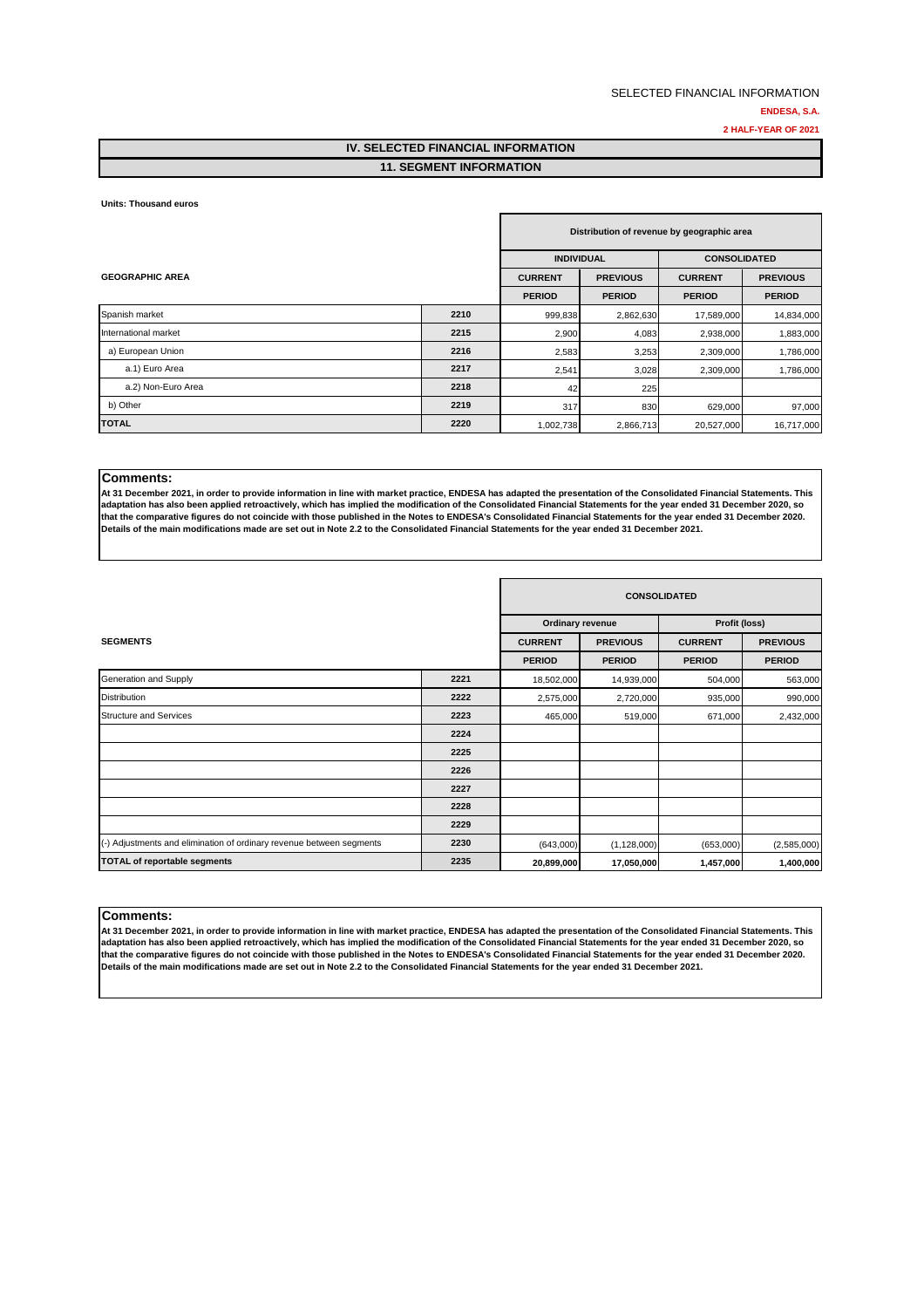**2 HALF-YEAR OF 2021**

# **IV. SELECTED FINANCIAL INFORMATION**

|--|

|                          |      | <b>INDIVIDUAL</b>               |                                  | <b>CONSOLIDATED</b>             |                                  |
|--------------------------|------|---------------------------------|----------------------------------|---------------------------------|----------------------------------|
|                          |      | <b>CURRENT</b><br><b>PERIOD</b> | <b>PREVIOUS</b><br><b>PERIOD</b> | <b>CURRENT</b><br><b>PERIOD</b> | <b>PREVIOUS</b><br><b>PERIOD</b> |
| <b>AVERAGE WORKFORCE</b> | 2295 | 1,258                           | 1,318                            | 9,271                           | 9,721                            |
| Men                      | 2296 | 612                             | 641                              | 6.964                           | 7,388                            |
| Women                    | 2297 | 646                             | 677                              | 2,307                           | 2,333                            |

#### **IV. SELECTED FINANCIAL INFORMATION 13. REMUNERATION RECEIVED BY DIRECTORS AND MANAGERS**

| <b>DIRECTORS:</b>                                                |      |                                 | Amount (thousand euros)          |  |
|------------------------------------------------------------------|------|---------------------------------|----------------------------------|--|
| Item of remuneration:                                            |      | <b>CURRENT</b><br><b>PERIOD</b> | <b>PREVIOUS</b><br><b>PERIOD</b> |  |
| Remuneration for membership on the board and/or board committees | 2310 | 2,235                           | 2,244                            |  |
| <b>Salaries</b>                                                  | 2311 | 960                             | 929                              |  |
| Variable remuneration in cash                                    | 2312 | 848                             | 1,141                            |  |
| Share-based remuneration systems                                 | 2313 | 173                             | 86                               |  |
| <b>Termination benefits</b>                                      | 2314 |                                 |                                  |  |
| Long-term savings systems                                        | 2315 | 29                              | 485                              |  |
| Other items                                                      | 2316 | 127                             | 99                               |  |
| <b>TOTAL</b>                                                     | 2320 | 4,372                           | 4,984                            |  |

|                                     | Amount (thousand euros) |                                 |                                  |
|-------------------------------------|-------------------------|---------------------------------|----------------------------------|
| <b>MANAGERS:</b>                    |                         | <b>CURRENT</b><br><b>PERIOD</b> | <b>PREVIOUS</b><br><b>PERIOD</b> |
| Total remuneration paid to managers | 2325                    | 9,836                           | 11.953                           |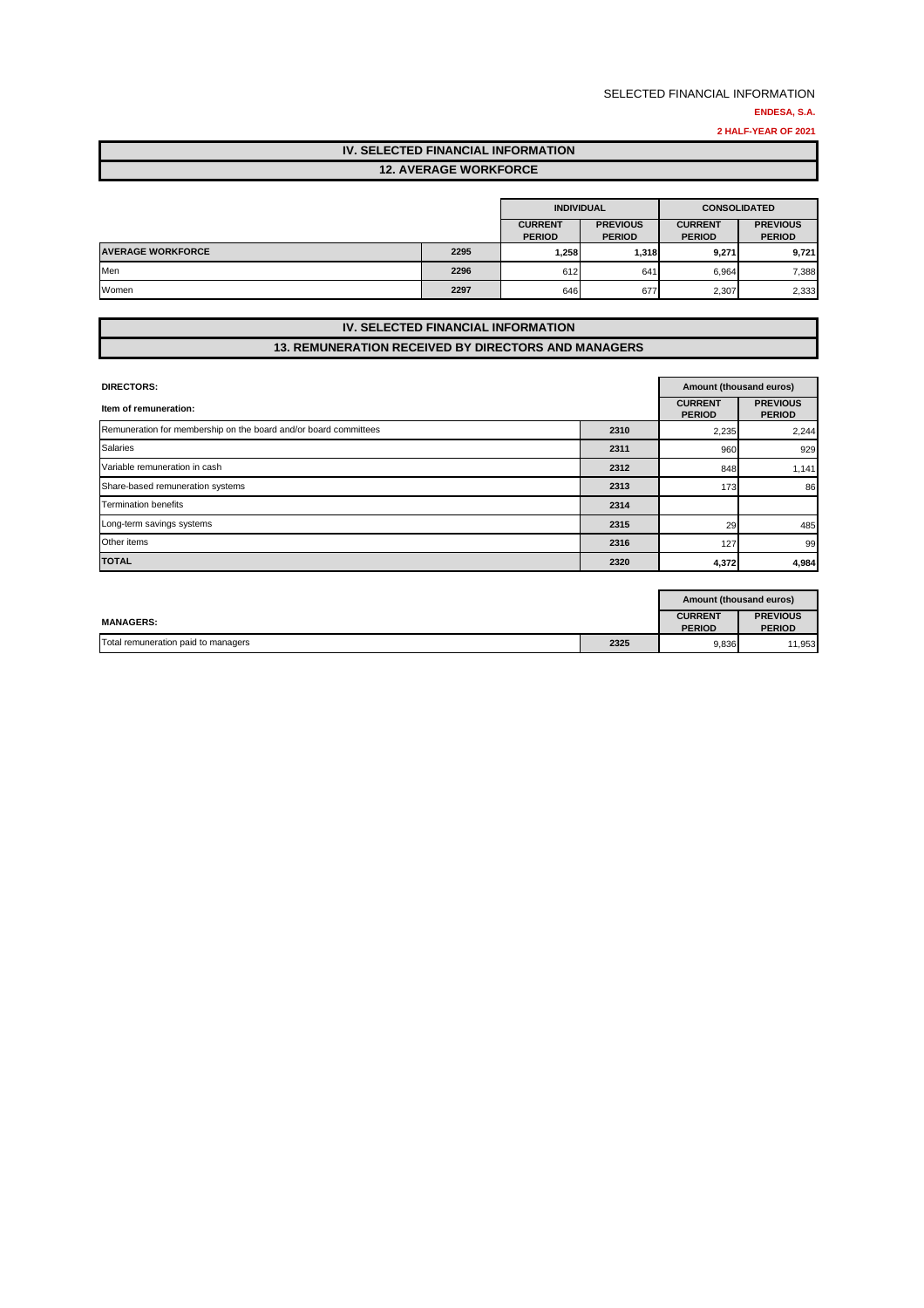### **IV. SELECTED FINANCIAL INFORMATION 14. RELATED-PARTY TRANSACTIONS AND BALANCES (1/2)**

**Units: Thousand euros**

|                                              |      | <b>CURRENT PERIOD</b>       |                           |                                                  |                          |              |
|----------------------------------------------|------|-----------------------------|---------------------------|--------------------------------------------------|--------------------------|--------------|
| <b>EXPENSES AND REVENUE</b>                  |      | Significant<br>shareholders | Directors and<br>managers | Group<br>employees,<br>companies and<br>entities | Other related<br>parties | <b>Total</b> |
| $\left( 1\right)$<br>Finance costs           | 2340 | 98,000                      |                           |                                                  |                          | 98,000       |
| (2)<br>Leases                                | 2343 |                             |                           |                                                  |                          |              |
| Services received<br>3)                      | 2344 | 49,000                      |                           |                                                  |                          | 49,000       |
| Purchase of inventories<br>$\left( 4\right)$ | 2345 | (100,000)                   |                           |                                                  |                          | (100,000)    |
| 5)<br>Other expenses                         | 2348 | 6,597,000                   |                           |                                                  |                          | 6,597,000    |
| TOTAL EXPENSES $(1 + 2 + 3 + 4 + 5)$         | 2350 | 6,644,000                   |                           |                                                  |                          | 6,644,000    |
| 6)<br>Finance income                         | 2351 | 8,000                       |                           |                                                  |                          | 8,000        |
| $\vert 7)$<br>Dividends received             | 2354 |                             |                           |                                                  |                          |              |
| 8)<br>Services rendered                      | 2356 | 11,000                      |                           |                                                  |                          | 11,000       |
| $\vert 9)$<br>Sale of inventories            | 2357 | 253,000                     |                           |                                                  |                          | 253,000      |
| Other income<br>10)                          | 2359 | 3,481,000                   |                           |                                                  |                          | 3,481,000    |
| TOTAL REVENUE $(6 + 7 + 8 + 9 + 10)$         | 2360 | 3,753,000                   |                           |                                                  |                          | 3,753,000    |

|                                                                     |      | <b>CURRENT PERIOD</b>       |                                  |                                                  |                          |              |  |  |
|---------------------------------------------------------------------|------|-----------------------------|----------------------------------|--------------------------------------------------|--------------------------|--------------|--|--|
| <b>OTHER TRANSACTIONS:</b>                                          |      | Significant<br>shareholders | <b>Directors and</b><br>managers | Group<br>employees,<br>companies and<br>entities | Other related<br>parties | <b>Total</b> |  |  |
| Financing agreements: loans and capital contributions<br>(lender)   | 2372 |                             | 1,000                            |                                                  |                          | 1,000        |  |  |
| Financing agreements: loans and capital contributions<br>(borrower) | 2375 | 4,700,000                   |                                  |                                                  |                          | 4,700,000    |  |  |
| Guarantees and collateral given                                     | 2381 |                             | 7,000                            |                                                  |                          | 7.000        |  |  |
| Guarantees and collateral received                                  | 2382 | 121,000                     |                                  |                                                  |                          | 121,000      |  |  |
| Commitments assumed                                                 | 2383 |                             |                                  |                                                  |                          |              |  |  |
| Dividends and other earnings distributed                            | 2386 | 1,495,000                   |                                  |                                                  |                          | 1,495,000    |  |  |
| Other transactions                                                  | 2385 | 80,000                      |                                  |                                                  |                          | 80,000       |  |  |

|                                                |      | <b>CURRENT PERIOD</b>              |                           |                                                  |                          |              |  |
|------------------------------------------------|------|------------------------------------|---------------------------|--------------------------------------------------|--------------------------|--------------|--|
| <b>BALANCES ON THE REPORTING DATE:</b>         |      | <b>Significant</b><br>shareholders | Directors and<br>managers | Group<br>employees,<br>companies and<br>entities | Other related<br>parties | <b>Total</b> |  |
| 1)<br>Trade receivables                        | 2341 | 2,320,000                          |                           |                                                  |                          | 2,320,000    |  |
| 2)<br>Loans and credit given                   | 2342 |                                    | 1,000                     |                                                  |                          | 1,000        |  |
| (3)<br>Other receivables                       | 2346 | 413,000                            |                           |                                                  |                          | 413,000      |  |
| TOTAL RECEIVABLES (1 + 2 + 3)                  | 2347 | 2,733,000                          | 1,000                     |                                                  |                          | 2,734,000    |  |
| Trade payables<br>$\vert 4$                    | 2352 | 6,230,000                          |                           |                                                  |                          | 6,230,000    |  |
| Loans and credit received<br>$\vert 5 \rangle$ | 2353 | 3,003,000                          |                           |                                                  |                          | 3,003,000    |  |
| $\vert 6)$<br>Other payment obligations        | 2355 | 540,000                            |                           |                                                  |                          | 540,000      |  |
| TOTAL PAYABLES (4 + 5 + 6)                     | 2358 | 9,773,000                          |                           |                                                  |                          | 9,773,000    |  |